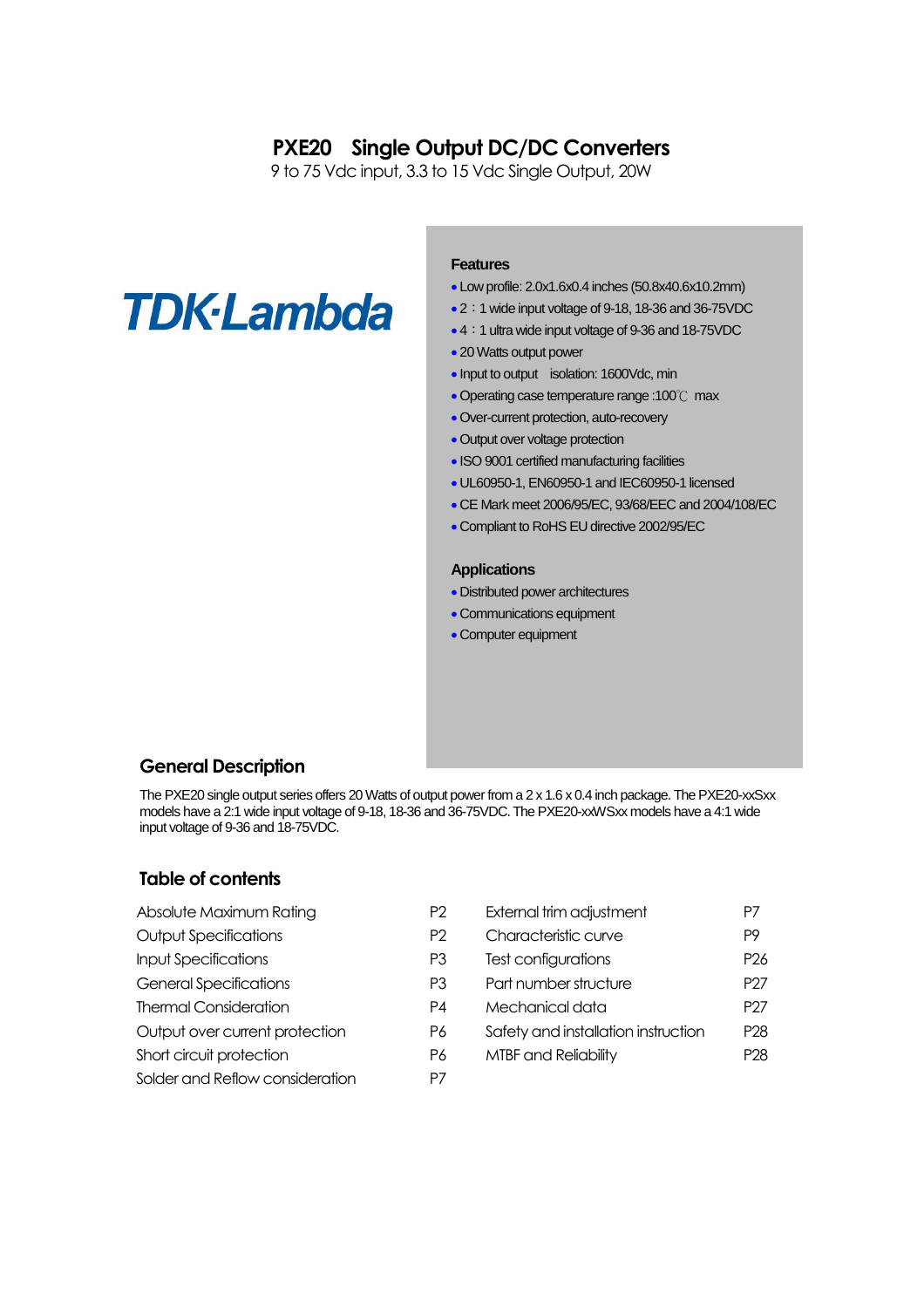| Absolute Maximum Rating                                  |               |       |     |            |      |  |  |  |  |  |
|----------------------------------------------------------|---------------|-------|-----|------------|------|--|--|--|--|--|
| <b>Parameter</b>                                         | <b>Device</b> | Min   | Typ | <b>Max</b> | Unit |  |  |  |  |  |
|                                                          | 12Sxx         |       |     | 36         | Vdc  |  |  |  |  |  |
| Input Voltage Continuous Transient (100ms)               | 24Sxx         |       |     | 50         | Vdc  |  |  |  |  |  |
|                                                          | 48Sxx         |       |     | 100        | Vdc  |  |  |  |  |  |
| Operating temperature range                              | Standard      | $-40$ |     | $+85$      | °C   |  |  |  |  |  |
| (Operating temperature will be depended De-rating curve) |               |       |     |            |      |  |  |  |  |  |
| Operating case range                                     | All           |       |     | 100        | °C   |  |  |  |  |  |
| Storage temperature                                      | All           | -55   |     | $+105$     | °C   |  |  |  |  |  |
| I/O Isolation voltage                                    | All           | 1600  |     |            | Vdc  |  |  |  |  |  |
| I/O Isolation capacitance                                | ΑIΙ           |       |     | 300        | pF   |  |  |  |  |  |

| <b>Output Specifications</b>                                      |                                              |                          |                        |                              |                           |
|-------------------------------------------------------------------|----------------------------------------------|--------------------------|------------------------|------------------------------|---------------------------|
| Parameter                                                         | <b>Device</b>                                | <b>Min</b>               | <b>Typ</b>             | <b>Max</b>                   | <b>Unit</b>               |
| <b>Operating Output Range</b>                                     | xxS <sub>33</sub><br>xxS05<br>xxS12          | 3.267<br>4.95<br>11.88   | 3.30<br>5.00<br>12.00  | 3.333<br>5.05<br>12.12       | Vdc<br>Vdc                |
|                                                                   | xxS15                                        | 14.85                    | 15.00                  | 15.15                        | Vdc                       |
| Line Regulation(LL to HL at Full Load)                            | All                                          | $-0.2$                   |                        | 0.2                          | %                         |
| Load Regulation(Min. to 100% Full Load)                           | All                                          | $-0.5$                   |                        | 0.5                          | %                         |
| Output Ripple & Noise (20MHz bandwidth)                           | All                                          |                          |                        | 75                           | mVp-p                     |
| <b>Temperature Coefficient</b>                                    | All                                          | $-0.02$                  |                        | $+0.02$                      | %C                        |
| <b>Transient Response Recovery Time</b><br>(25% load step change) | All                                          |                          | 250                    |                              | μS                        |
| <b>Output Current</b>                                             | xxS <sub>33</sub><br>xxS05<br>xxS12<br>xxS15 | 280<br>280<br>134<br>106 |                        | 4000<br>4000<br>1670<br>1330 | mA<br>mA<br>mA<br>mA      |
| Output Over Voltage Protection Zener diode clamp                  | xxS33<br>xxS05<br>xxS12<br>xxS15             |                          | 3.9<br>6.2<br>15<br>18 |                              | Vdc<br>Vdc<br>Vdc<br>Vdc  |
| <b>Output Over Current Protection</b>                             | All                                          |                          | 150                    |                              | % FL.                     |
| <b>Output Short Circuit Protection</b>                            | All                                          |                          |                        | Hiccup, automatics recovery  |                           |
| <b>Output Capacitor Load</b>                                      | xxS33<br>xxS05<br>xxS12<br>xxS15             |                          |                        | 13000<br>6800<br>2200<br>755 | μF<br>μF<br>$\mu$ F<br>μF |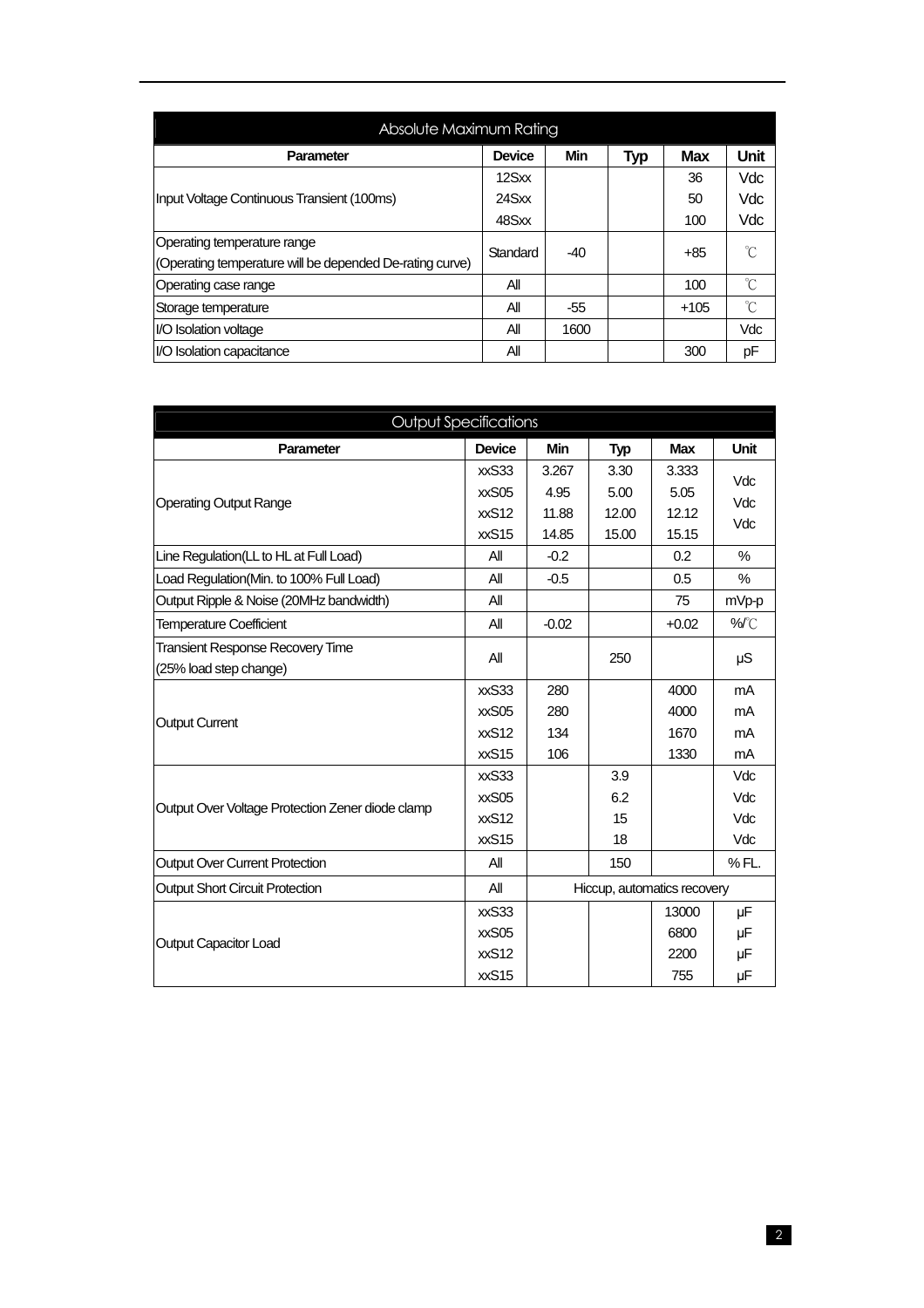|                                           | <b>Input Specifications</b> |            |            |            |             |
|-------------------------------------------|-----------------------------|------------|------------|------------|-------------|
| <b>Parameter</b>                          | <b>Device</b>               | <b>Min</b> | <b>Typ</b> | <b>Max</b> | <b>Unit</b> |
|                                           | 12Sxx                       | 9          | 12         | 18         | <b>Vdc</b>  |
| <b>Operating Input Voltage</b>            | 24(W)Sxx                    | 18(9)      | 24         | 36         | <b>Vdc</b>  |
|                                           | 48(W)Sxx                    | 36(18)     | 48         | 75         | <b>Vdc</b>  |
| Input reflected ripple current            | All                         |            | 25         |            | mAp-p       |
| Start Up Time                             | All                         |            | 20         |            | mS          |
| (nominal Vin and constant resistive load) |                             |            |            |            |             |
| Remote ON/OFF                             |                             |            |            |            |             |
| DC-DC ON<br>Positive Logic                | All                         | 3.5        |            | 12         | Vdc         |
| DC-DC OFF                                 | Αll                         | 0          |            | 1.2        | Vdc         |

|                                                     | <b>General Specifications</b> |                 |                     |     |       |
|-----------------------------------------------------|-------------------------------|-----------------|---------------------|-----|-------|
| <b>Parameter</b>                                    | <b>Device</b>                 | <b>Min</b>      | <b>Typ</b>          | Max | Unit  |
|                                                     | 12S3P3                        |                 | 77                  |     | %     |
|                                                     | 12S05                         |                 | 80                  |     | $\%$  |
|                                                     | <b>12S12</b>                  |                 | 83                  |     | $\%$  |
|                                                     | <b>12S15</b>                  |                 | 84                  |     | $\%$  |
|                                                     | 24(W)S3P3                     |                 | 79(76)              |     | $\%$  |
| Efficiency<br>Test at Vin, nom and full load        | 24(W)S05                      |                 | 81(79)              |     | $\%$  |
|                                                     | 24(W)S12                      |                 | 86(81)              |     | $\%$  |
|                                                     | 24(W)S15                      |                 | 86(81)              |     | $\%$  |
|                                                     | 48(W)S3P3                     |                 | 79(77)              |     | $\%$  |
|                                                     | 48(W)S05                      |                 | 82(80)              |     | $\%$  |
|                                                     | 48(W)S12                      |                 | 86(82)              |     | $\%$  |
|                                                     | 48(W)S15                      |                 | 86(82)              |     | $\%$  |
| <b>Isolation Resistance</b>                         | All                           | 10 <sup>9</sup> |                     |     | Ω     |
| <b>Isolation Capacitance</b>                        | All                           |                 |                     | 300 | pF    |
| Switching Frequency(Test at Vin, nom and full load) | All                           |                 | 300                 |     | KHz   |
| <b>Transient Response Recovery Time</b>             | All                           |                 |                     |     |       |
| (25% load step change)                              |                               |                 | 250                 |     | uS    |
| Weight                                              | All                           |                 | 48                  |     | g     |
| MTBF (please see the MTBF and reliability part)     | All                           |                 | $1.928\times10^{6}$ |     | hours |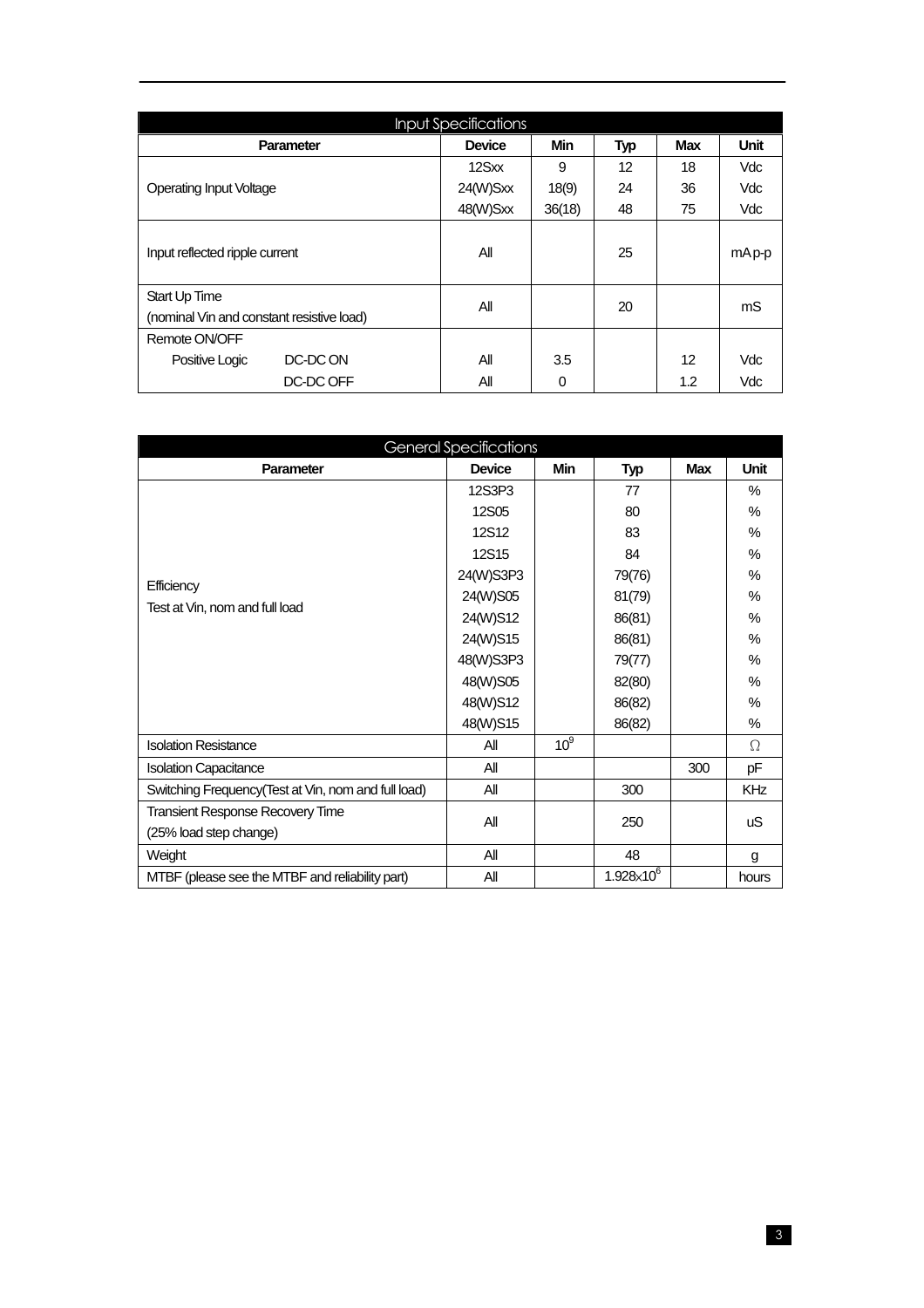# Thermal Consideration

The power module operates in a variety of thermal environments. However, sufficient cooling should be provided to help ensure reliable operation of the unit. Heat is removed by conduction, convection, and radiation to the surrounding environment. Proper cooling can be verified by measuring the point shown in the figure below. The temperature at this location should not exceed 100C. When operating, adequate cooling must be provided to maintain the test point temperature at or below 100C.Although the maximum point temperature of the power modules is 100C, limiting this temperature to a lower value will yield higher higher reliability.



De-rating curves for PXE20-12S3P3, PXE20-24S05, PXE20-48S15, PXE20-24WS3P3, and PXE20-48WS12

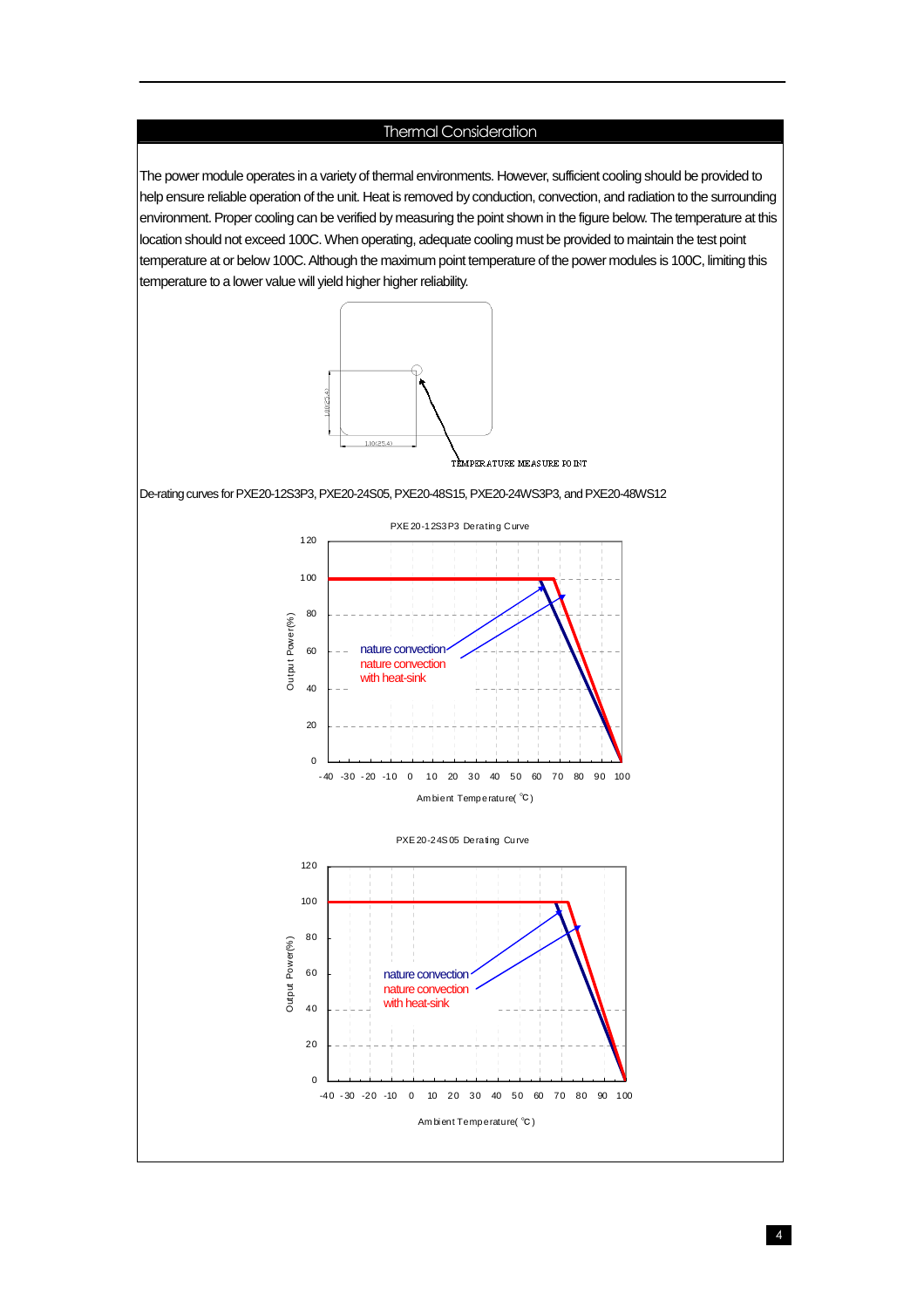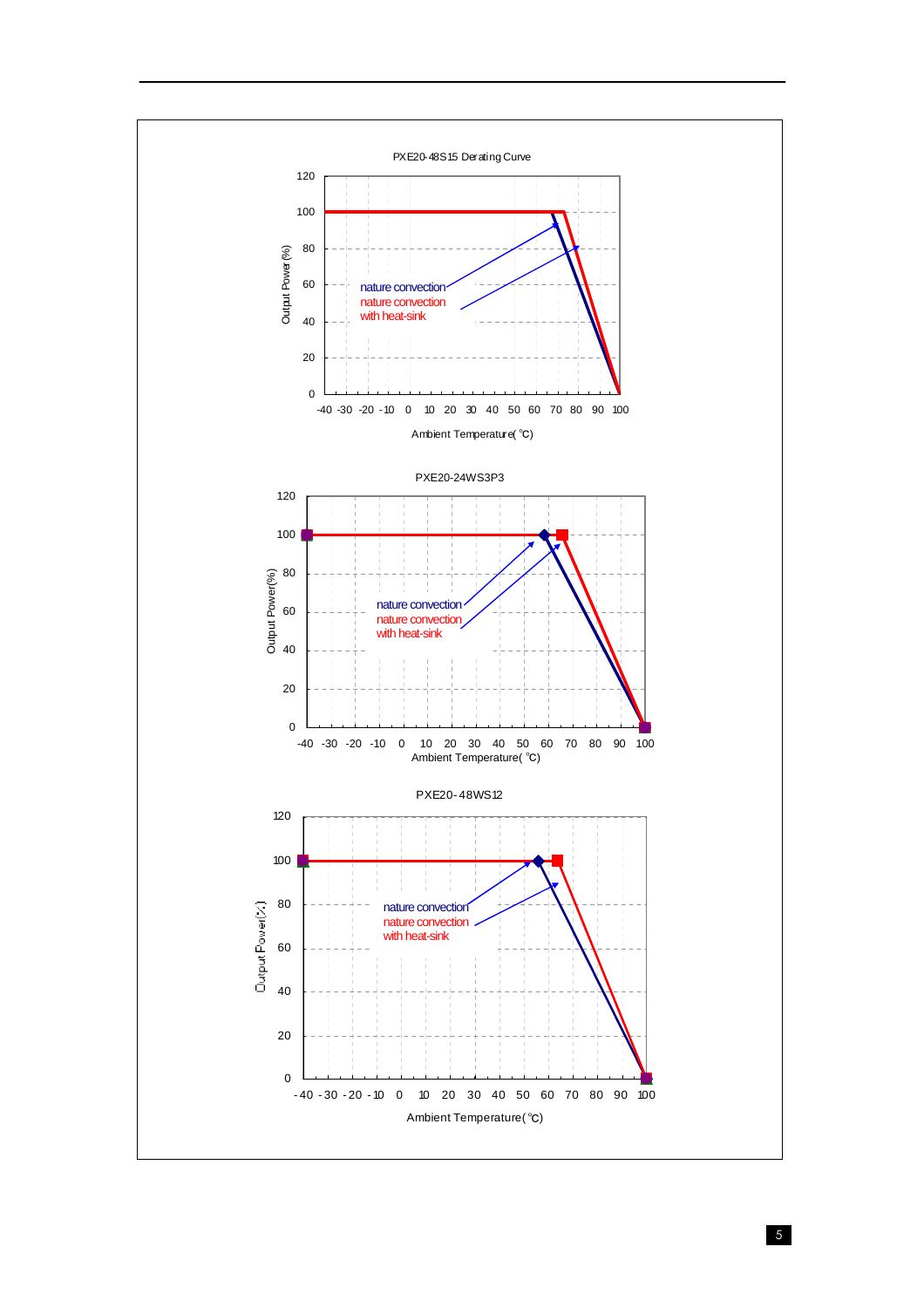#### Output over current protection

When excessive output currents occur in the system, circuit protection is required on all power supplies. Normally, overload current is maintained at approximately 150 percent of rated current for the PXE20-S Series.

Hiccup-mode is a method of operation in a power supply whose purpose is to protect the power supply from being damaged during an over-current fault condition. It also enables the power supply to restart when the fault is removed. There are other ways of protecting the power supply when it is over-loaded, such as the maximum current limiting or current foldback methods.

One of the problems resulting from over current is that excessive heat may be generated in power devices; especially MOSFET and Schottky diodes and the temperature of those devices may exceed their specified limits. A protection mechanism has to be used to prevent those power devices from being damaged.

The operation of hiccup is as follows. When the current sense circuit sees an over-current event, the controller shuts off the power supply for a given time and then tries to start up the power supply again. If the over-load condition has been removed, the power supply will start up and operate normally; otherwise, the controller will see another over-current event and shut off the power supply again, repeating the previous cycle. Hiccup operation has none of the drawbacks of the other two protection methods, although its circuit is more complicated because it requires a timing circuit. The excess heat due to overload lasts for only a short duration in the hiccup cycle, hence the junction temperature of the power devices is much lower.

The hiccup operation can be done in various ways. For example, one can start hiccup operation any time an over-current event is detected; or prohibit hiccup during a designated start-up is usually larger than during normal operation and it is easier for an over-current event is detected; or prohibit hiccup during a designated start-up interval (usually a few milliseconds). The reason for the latter operation is that during start-up, the power supply needs to provide extra current to charge up the output capacitor. Thus the current demand during start-up is usually larger than during normal operation and it is easier for an over-current event to occur. If the power supply starts to hiccup once there is an over-current, it might never start up successfully. Hiccup mode protection will give the best protection for a power supply against over current situations, since it will limit the average current to the load at a low level, so reducing power dissipation and case temperature in the power devices.

#### Short Circuit Protection

Continuous, hiccup and auto-recovery mode.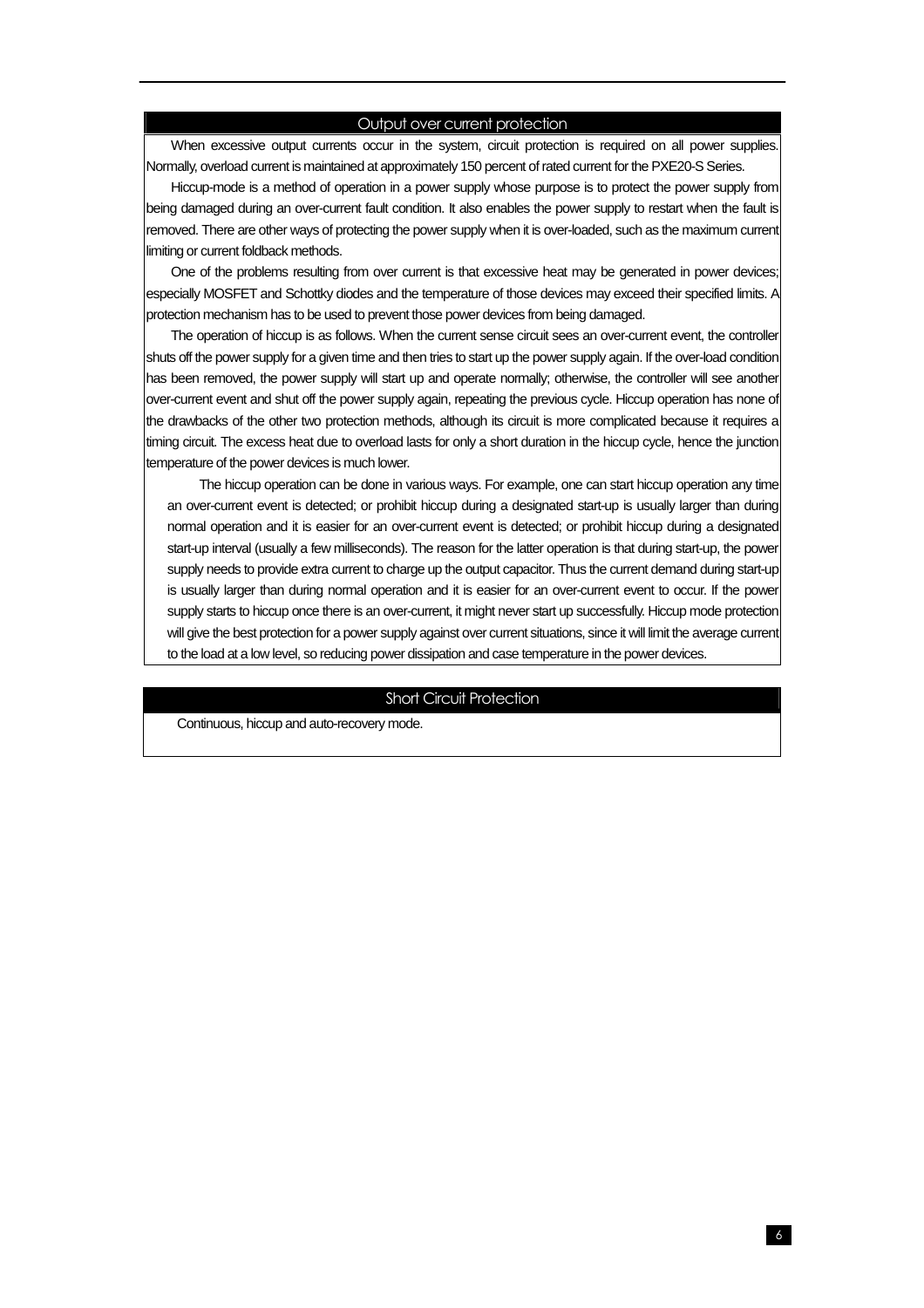

# External trim adjustment

Output voltage set point adjustment allows the user to increase or decrease the output voltage set point of a module. This is accomplished by connecting an external resistor between the TRIM pin and either the Vo (+) or Vo (-) pins. With an external resistor between the TRIM and Vo (+) pin, the output voltage set point decreases. With an external resistor between the TRIM and Vo (-) pin, the output voltage set point increases.

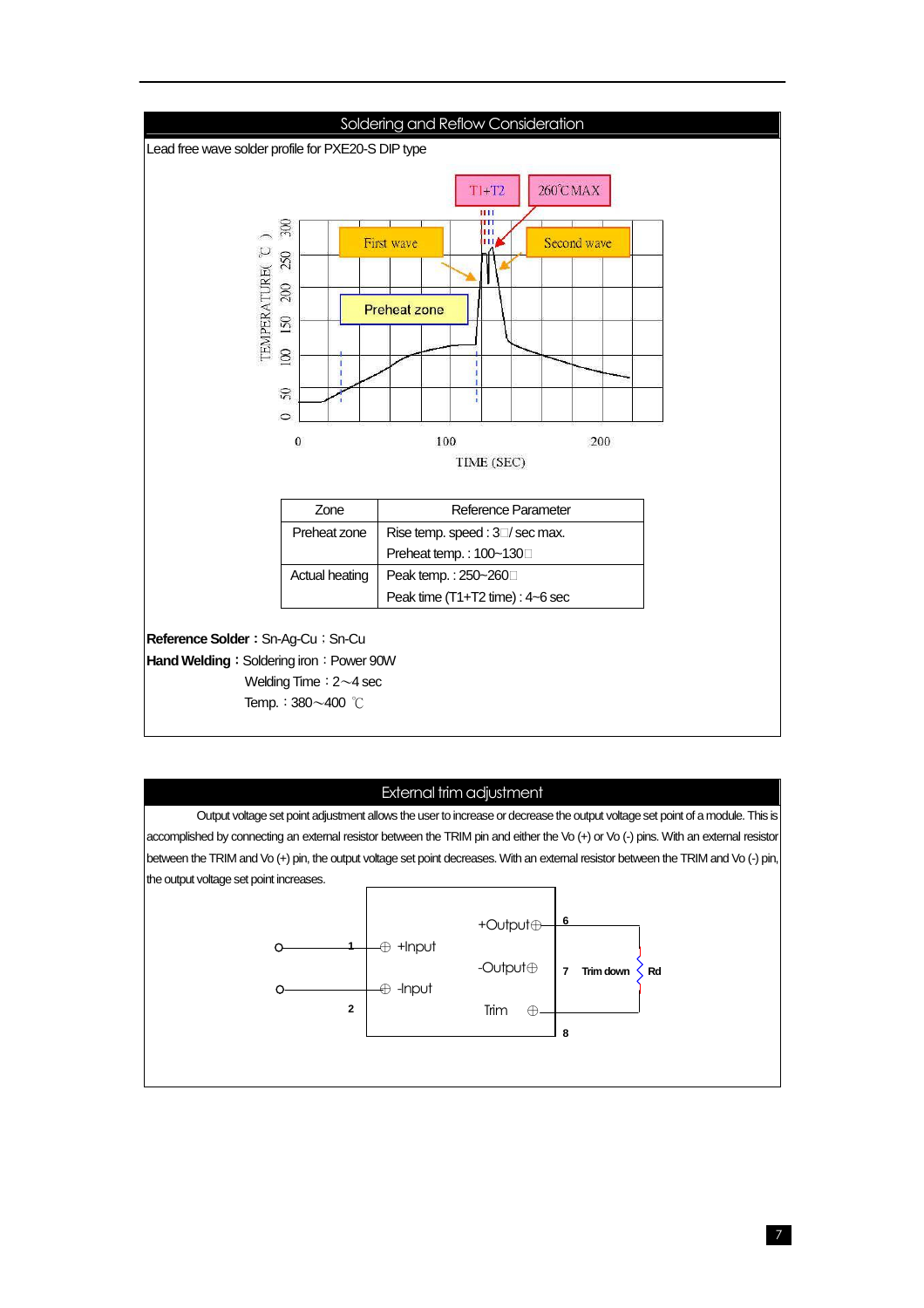

# **TRIM TABLE**

|           | PXE20-xxS3P3 |        |        |        |       |       |       |       |       |       |              |  |  |
|-----------|--------------|--------|--------|--------|-------|-------|-------|-------|-------|-------|--------------|--|--|
| Trim down |              | 2      | 3      | 4      | 5     | 6     |       | 8     | 9     | 10    | %            |  |  |
| Vout=     | 3.266        | 3.233  | 3.200  | 3.167  | 3.134 | 3.101 | 3.068 | 3.035 | 3.002 | 2.969 | <b>Volts</b> |  |  |
| $Rx =$    | 69.470       | 31.235 | 18.490 | 12.117 | 8.294 | 5.745 | 3.924 | 2.559 | 1.497 | 0.647 | K Ohms       |  |  |
| Trim up   |              | 2      | 3      | 4      | 5     | 6     |       | 8     | 9     | 10    | %            |  |  |
| Vout=     | 3.332        | 3.365  | 3.398  | 3.431  | 3.464 | 3.497 | 3.530 | 3.563 | 3.596 | 3.629 | <b>Volts</b> |  |  |
| $Rx =$    | 57.930       | 26.165 | 15.577 | 10.283 | 7.106 | 4.988 | 3.476 | 2.341 | 1.459 | 0.753 | K Ohms       |  |  |

|           | PXE20-xxS05 |        |        |       |       |       |       |       |       |       |              |  |  |
|-----------|-------------|--------|--------|-------|-------|-------|-------|-------|-------|-------|--------------|--|--|
| Trim down |             | 2      | 3      | 4     | 5     | 6     |       | 8     | 9     | 10    | %            |  |  |
| Vout=     | 4.952       | 4.902  | 4.852  | 4.802 | 4.752 | 4.702 | 4.652 | 4.602 | 4.552 | 4.502 | <b>Volts</b> |  |  |
| $Rx =$    | 45.533      | 20.612 | 12.306 | 8.152 | 5.660 | 3.999 | 2.812 | 1.922 | 1.230 | 0.676 | K Ohms       |  |  |
| Trim up   |             | 2      | 3      | 4     | 5     | 6     | 7     | 8     | 9     | 10    | %            |  |  |
| Vout=     | 5.052       | 5.102  | 5.152  | 5.202 | 5.252 | 5.302 | 5.352 | 5.402 | 5.452 | 5.502 | <b>Volts</b> |  |  |
| $Rx =$    | 36.570      | 16.580 | 9.917  | 6.585 | 4.586 | 3.253 | 2.302 | 1.588 | 1.032 | 0.588 | K Ohms       |  |  |

|           | <b>PXE20-xxS12</b> |         |         |        |        |        |        |        |        |        |              |  |  |
|-----------|--------------------|---------|---------|--------|--------|--------|--------|--------|--------|--------|--------------|--|--|
| Trim down |                    | 2       | 3       | 4      | 5      | 6      | 7      | 8      | 9      | 10     | %            |  |  |
| Vout=     | 11.887             | 11.767  | 11.647  | 11.527 | 11.407 | 11.287 | 11.166 | 11.046 | 10.926 | 10.806 | <b>Volts</b> |  |  |
| $Rx =$    | 460.659            | 207.779 | 123.486 | 81.340 | 56.052 | 39.193 | 27.151 | 18.120 | 11.095 | 5.476  | K Ohms       |  |  |
| Trim up   |                    | 2       | 3       | 4      | 5      | 6      | 7      | 8      | 9      | 10     | $\%$         |  |  |
| Vout=     | 12.127             | 12.247  | 12.367  | 12.487 | 12.607 | 12.727 | 12.847 | 12.967 | 13.088 | 13.208 | <b>Volts</b> |  |  |
| $Rx =$    | 368.241            | 166.121 | 98.747  | 65.060 | 44.848 | 31.374 | 21.749 | 14.530 | 8.916  | 4.424  | K Ohms       |  |  |

|           | PAEZU-XXO I O |         |         |        |        |        |        |        |        |        |              |  |  |
|-----------|---------------|---------|---------|--------|--------|--------|--------|--------|--------|--------|--------------|--|--|
| Trim down |               | 2       | 3       | 4      | 5      | 6      |        | 8      | 9      | 10     | %            |  |  |
| $Vout =$  | 14.808        | 14.658  | 14.509  | 14.359 | 14.209 | 14.060 | 13.910 | 13.761 | 13.611 | 13.462 | <b>Volts</b> |  |  |
| $Rx =$    | 499.816       | 223,408 | 131.272 | 85.204 | 57.563 | 39.136 | 25.974 | 16.102 | 8.424  | 2.282  | K Ohms       |  |  |
| Trim up   |               | 2       | 3       | 4      | 5      | 6      | 7      | 8      | 9      | 10     | $\%$         |  |  |
| Vout=     | 15.107        | 15.256  | 15.406  | 15.556 | 15.705 | 15.855 | 16.004 | 16.154 | 16.304 | 16.453 | <b>Volts</b> |  |  |
| $Rx =$    | 404.184       | 180.592 | 106.061 | 68.796 | 46.437 | 31.531 | 20.883 | 12.898 | 6.687  | 1.718  | K Ohms       |  |  |

#### PXE20-xxS15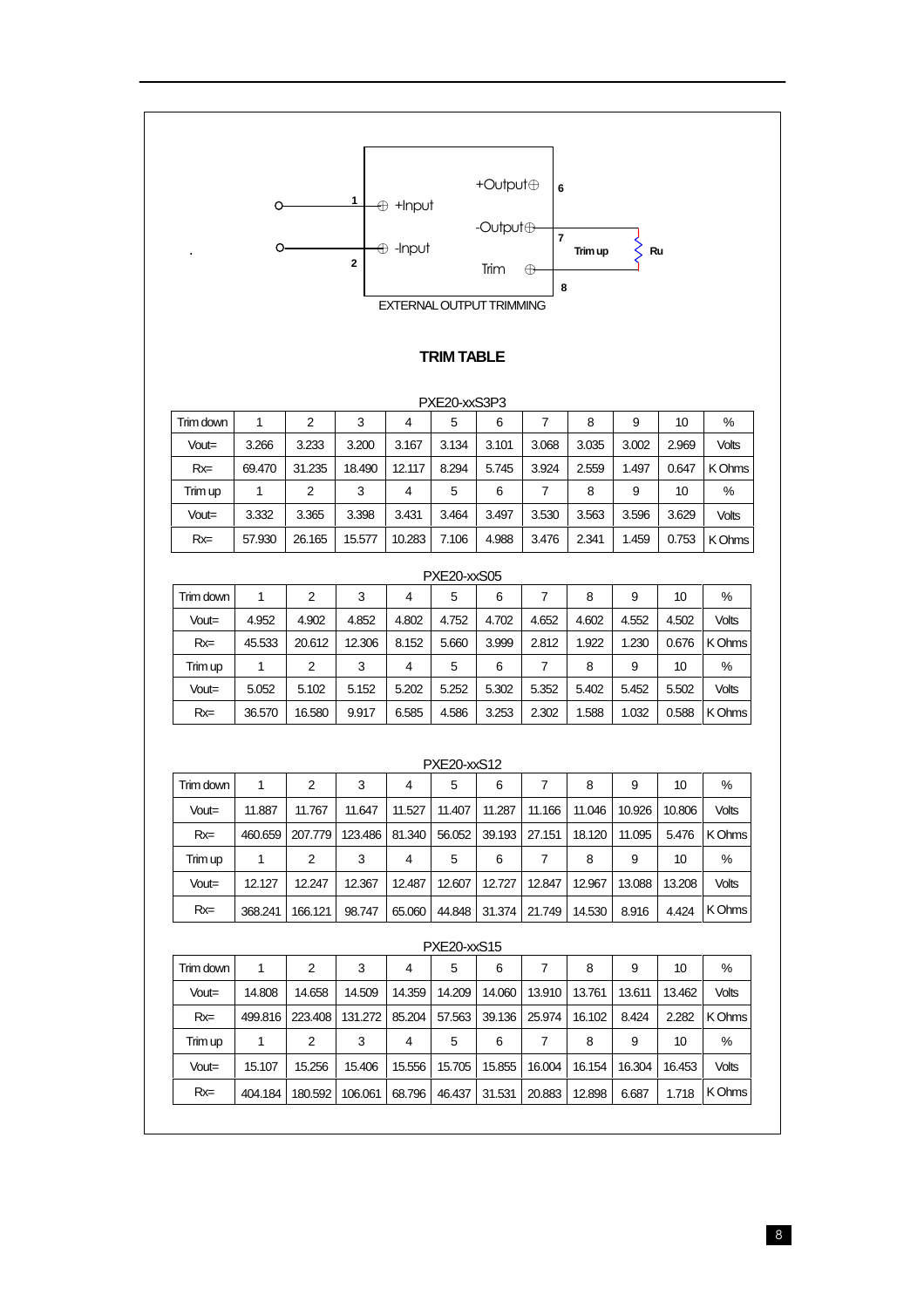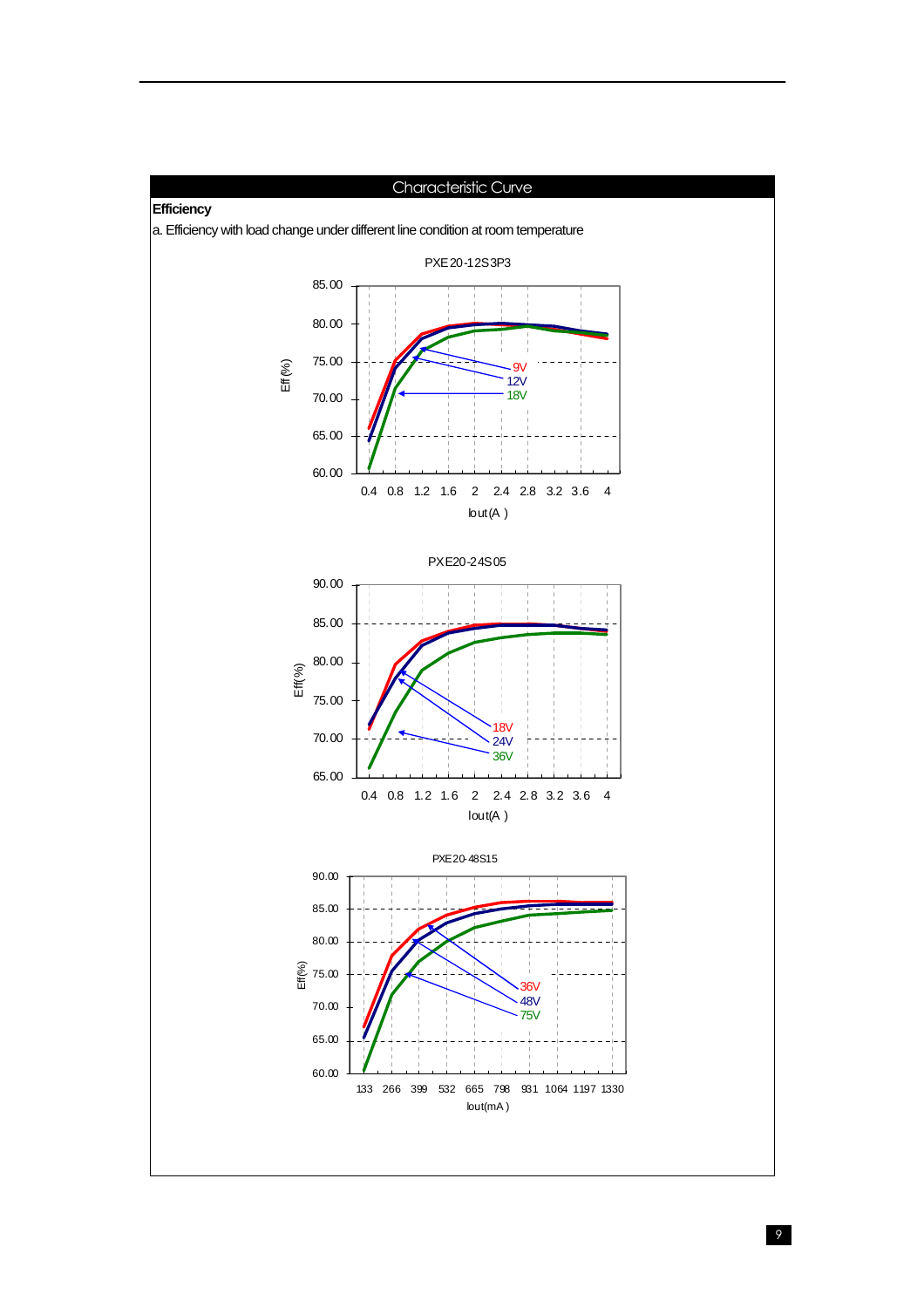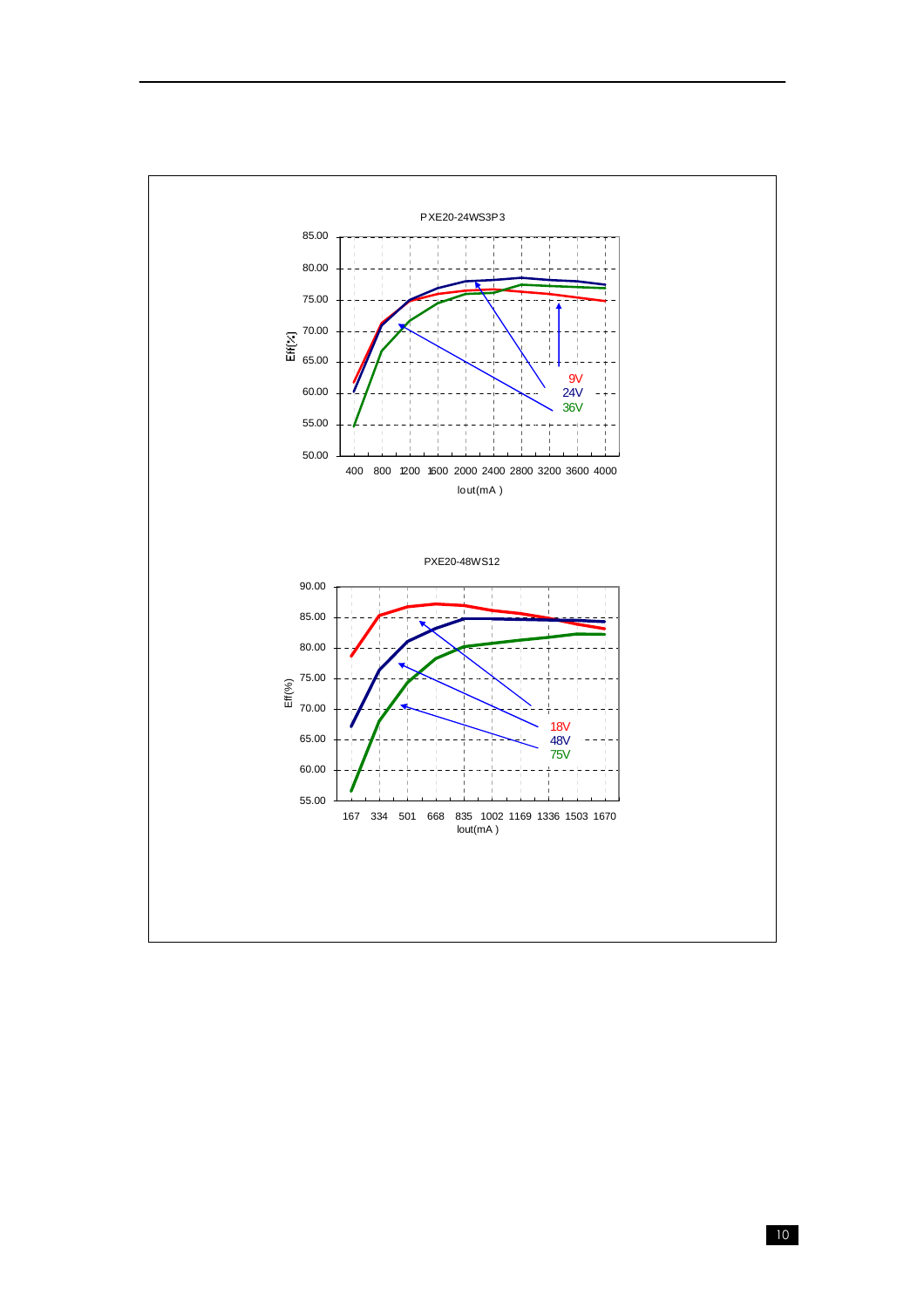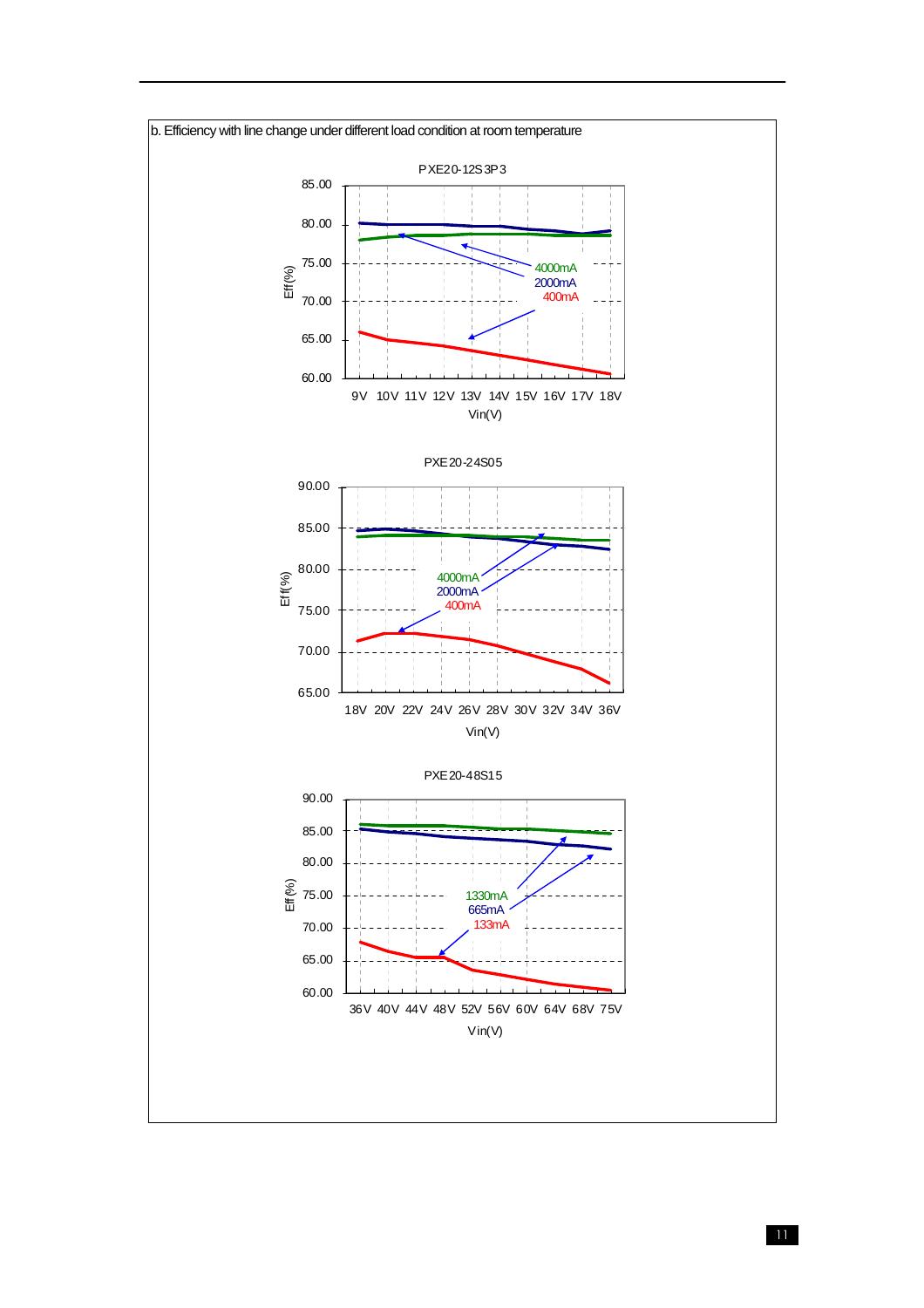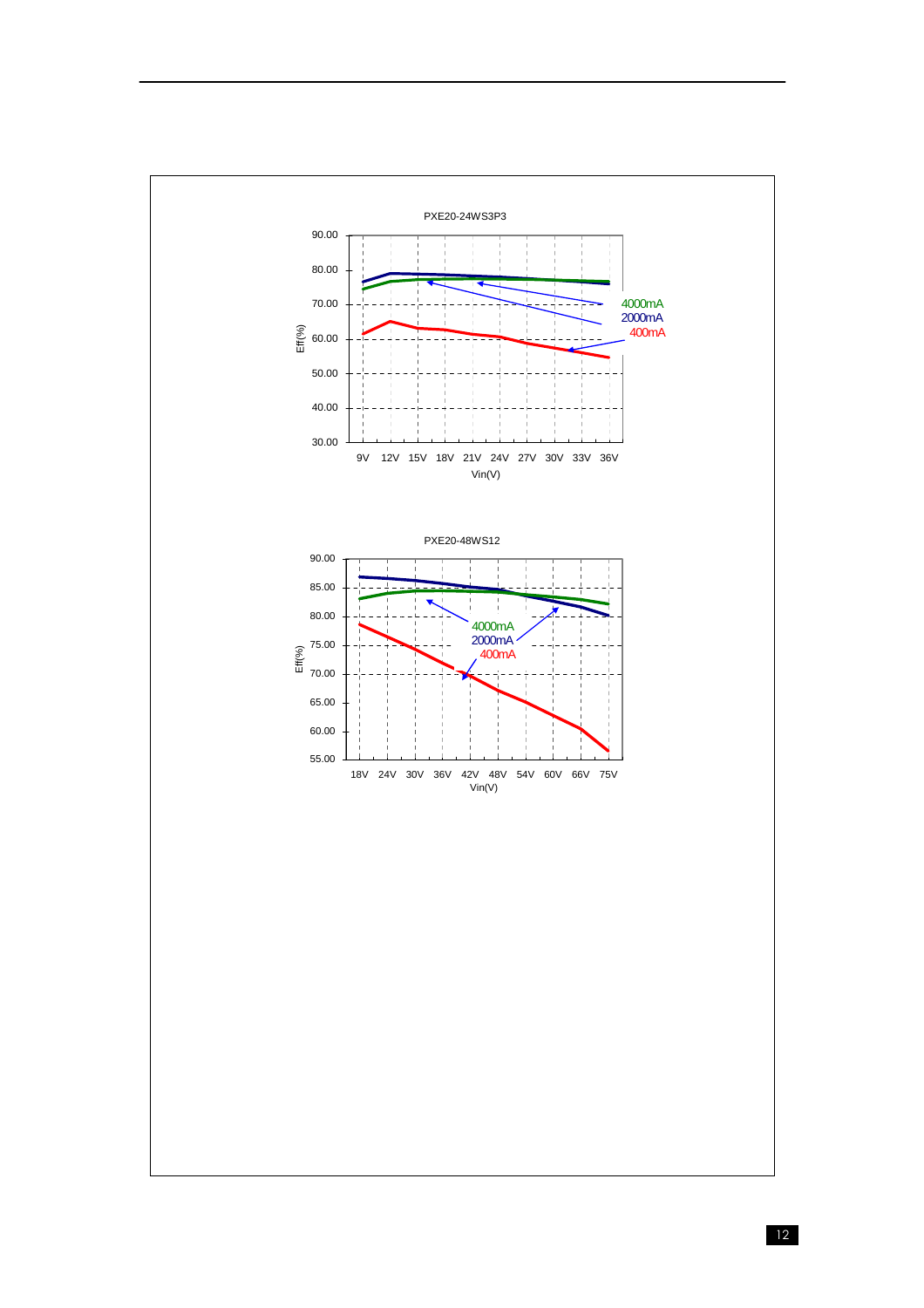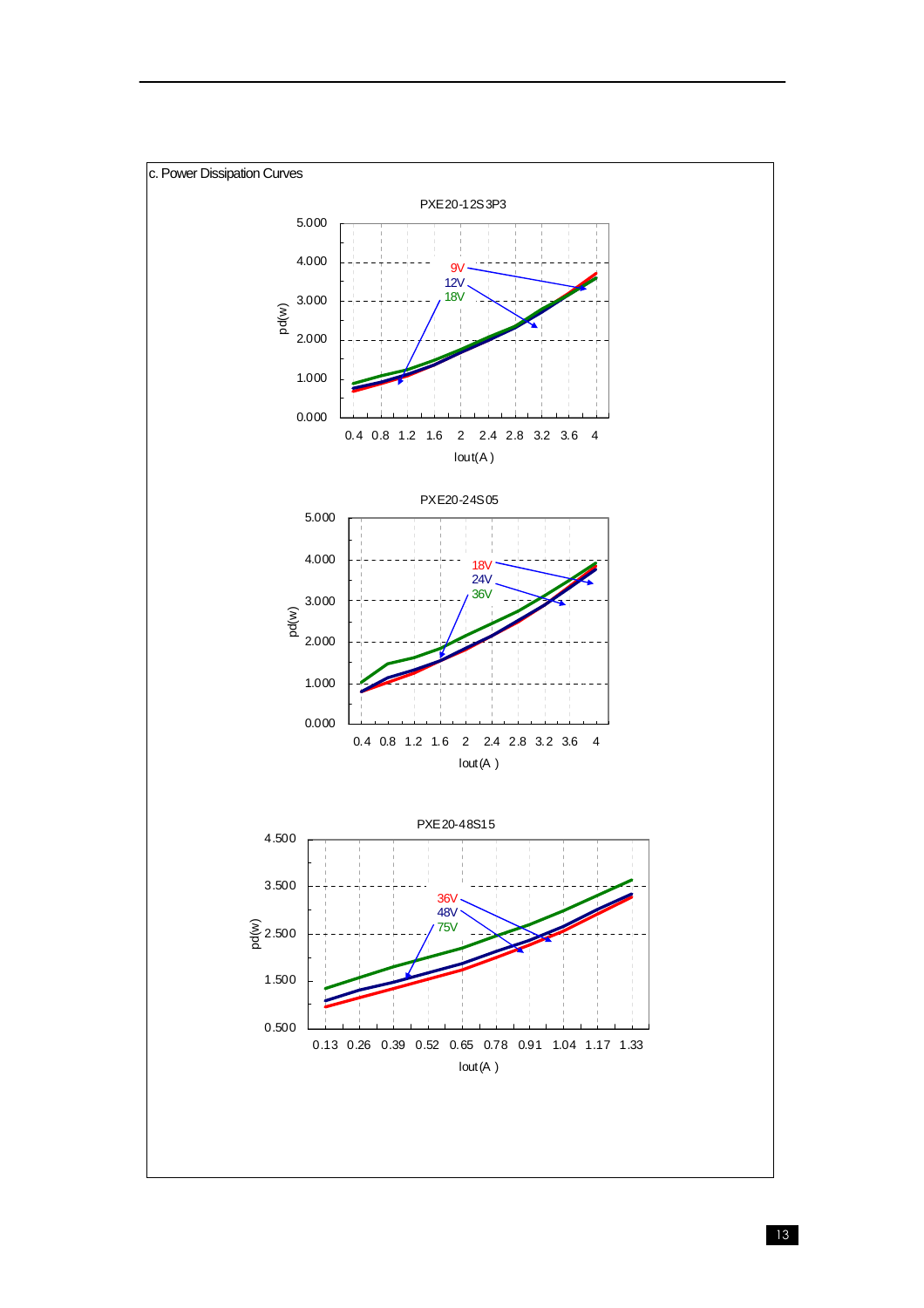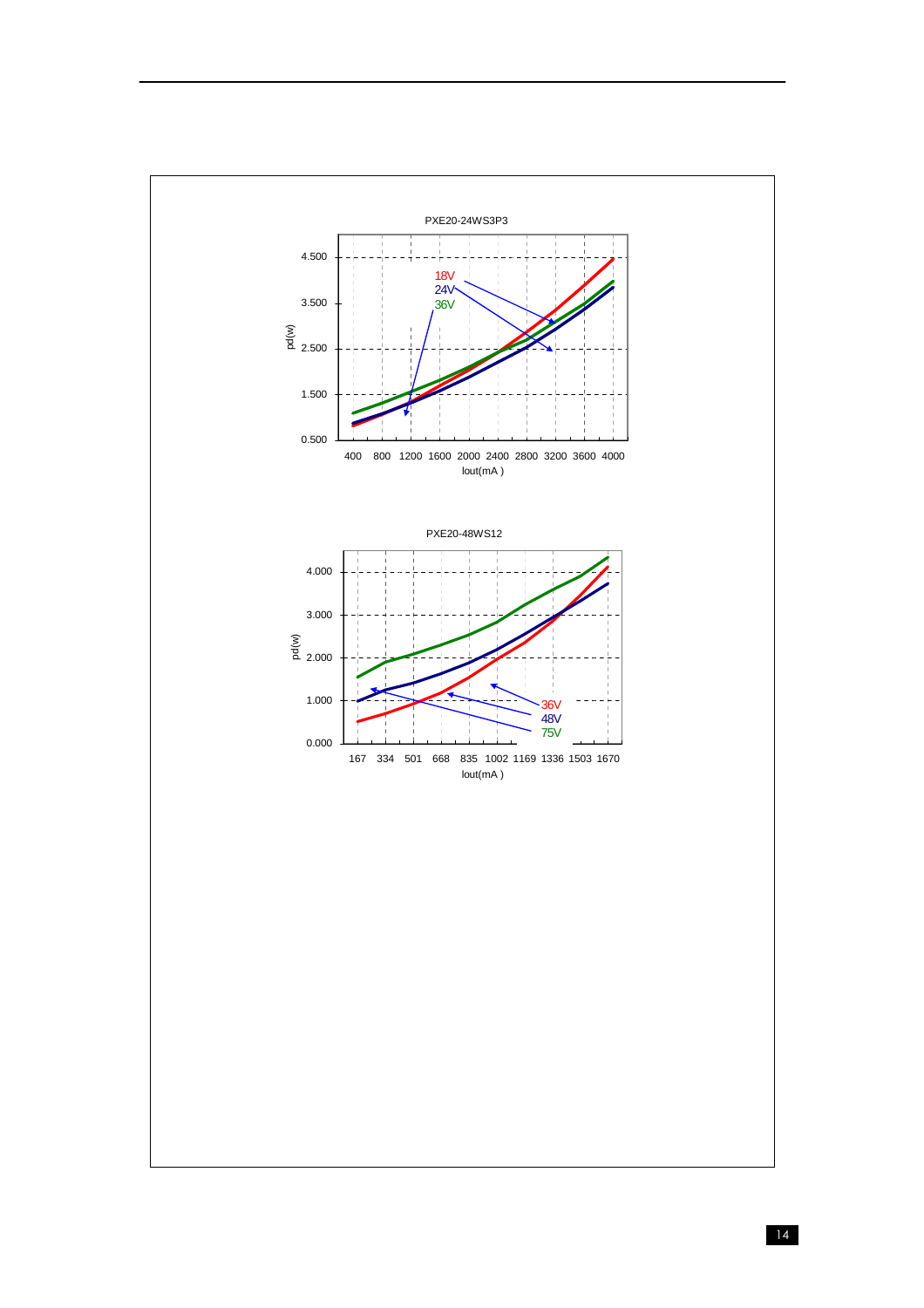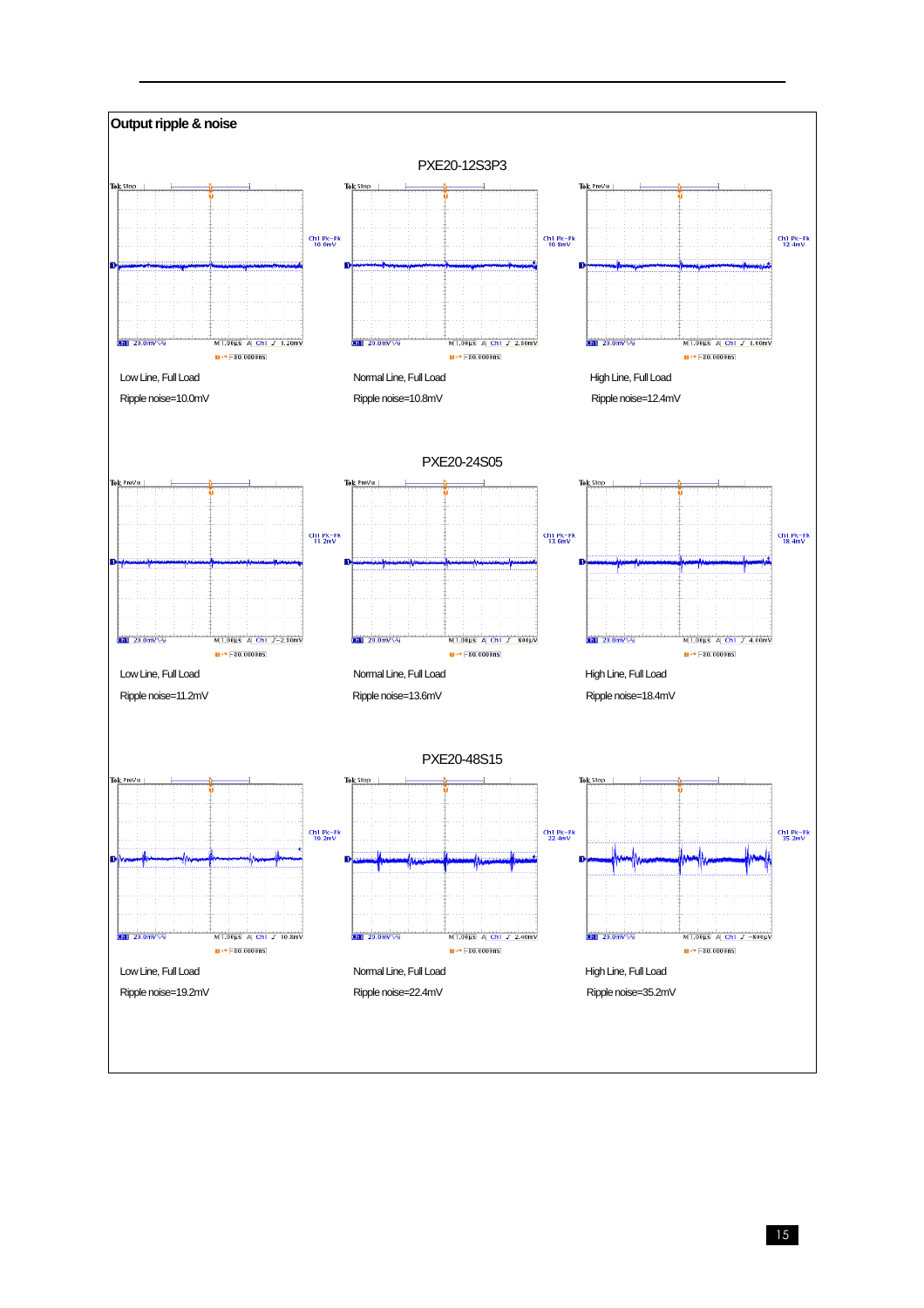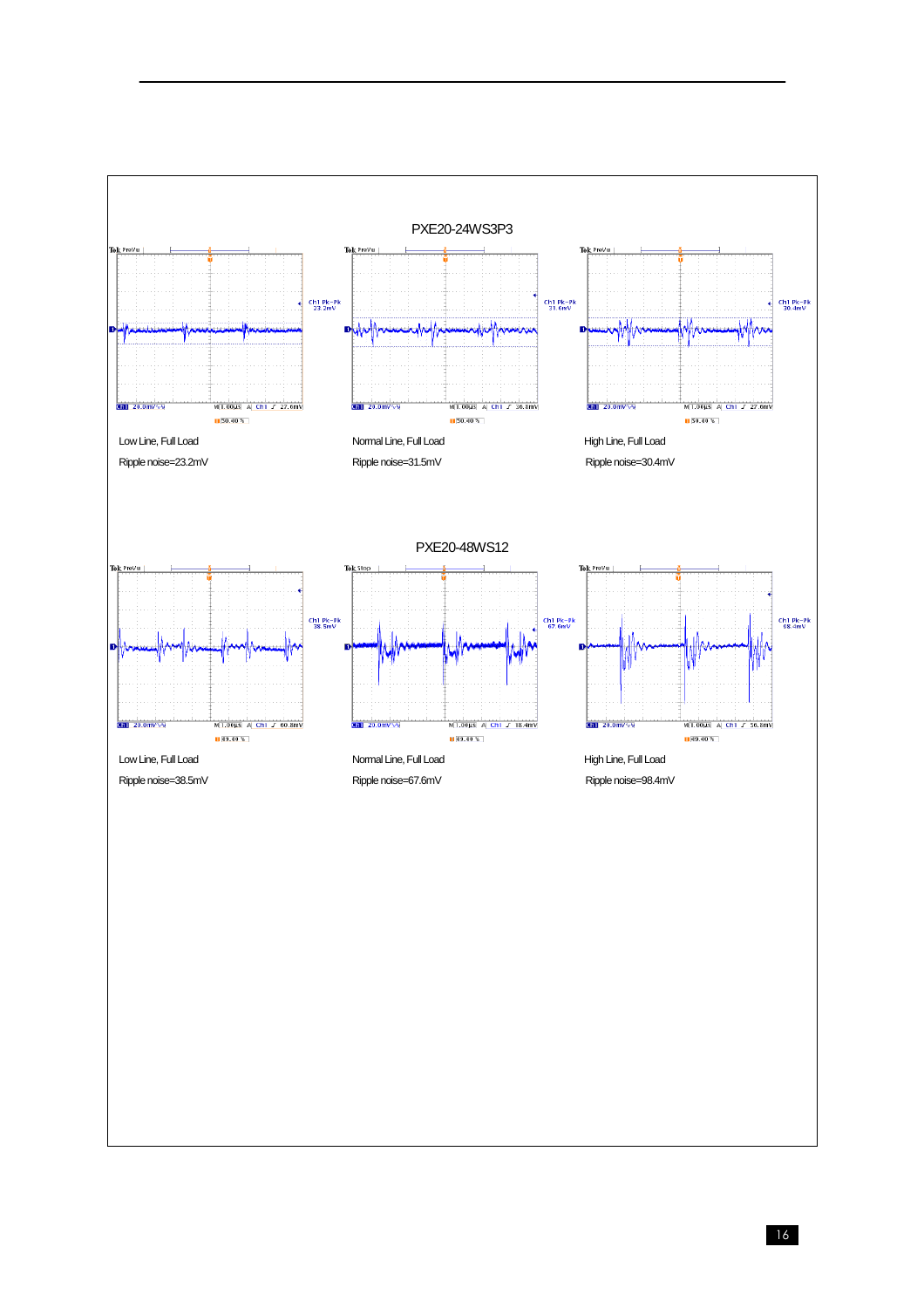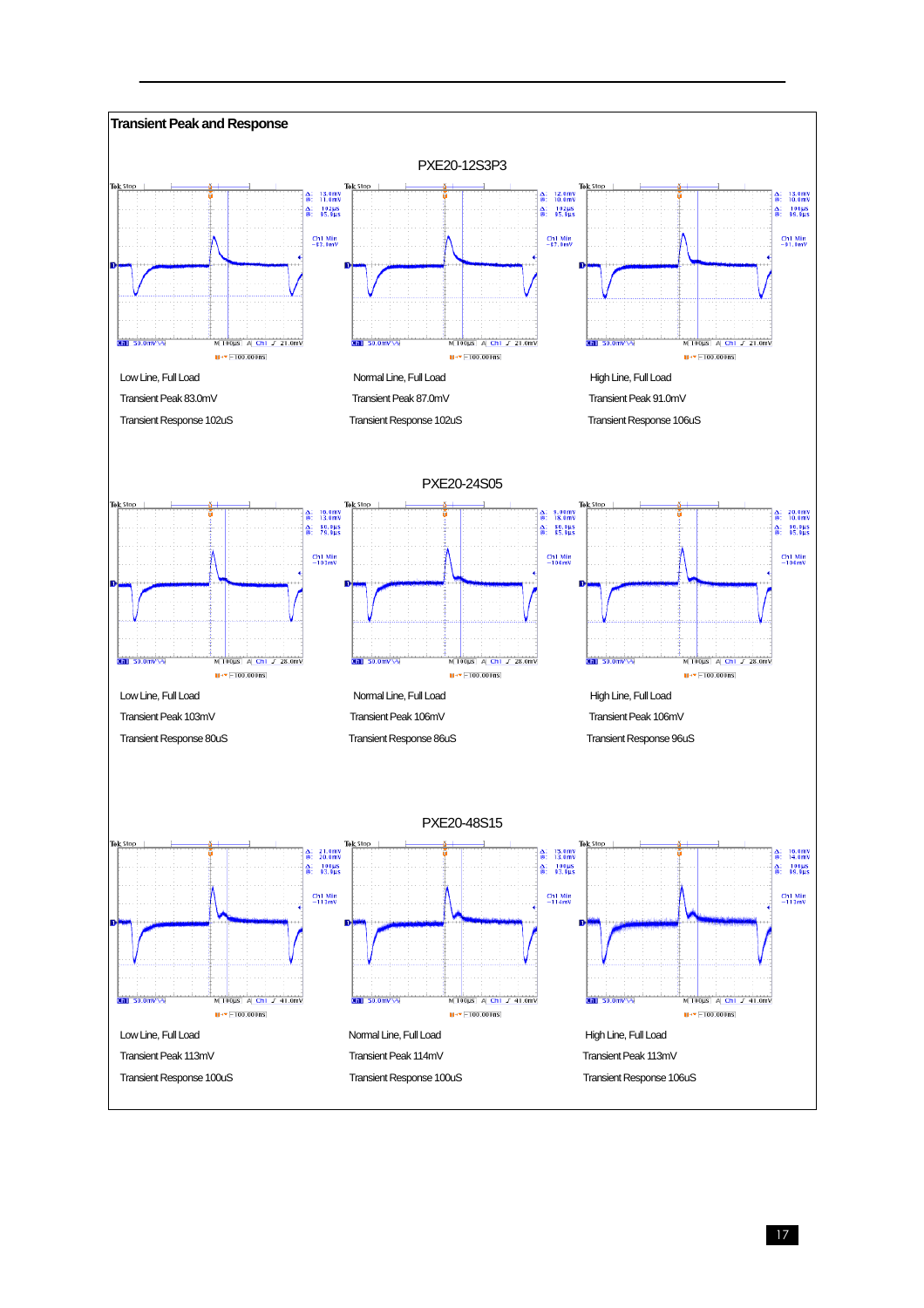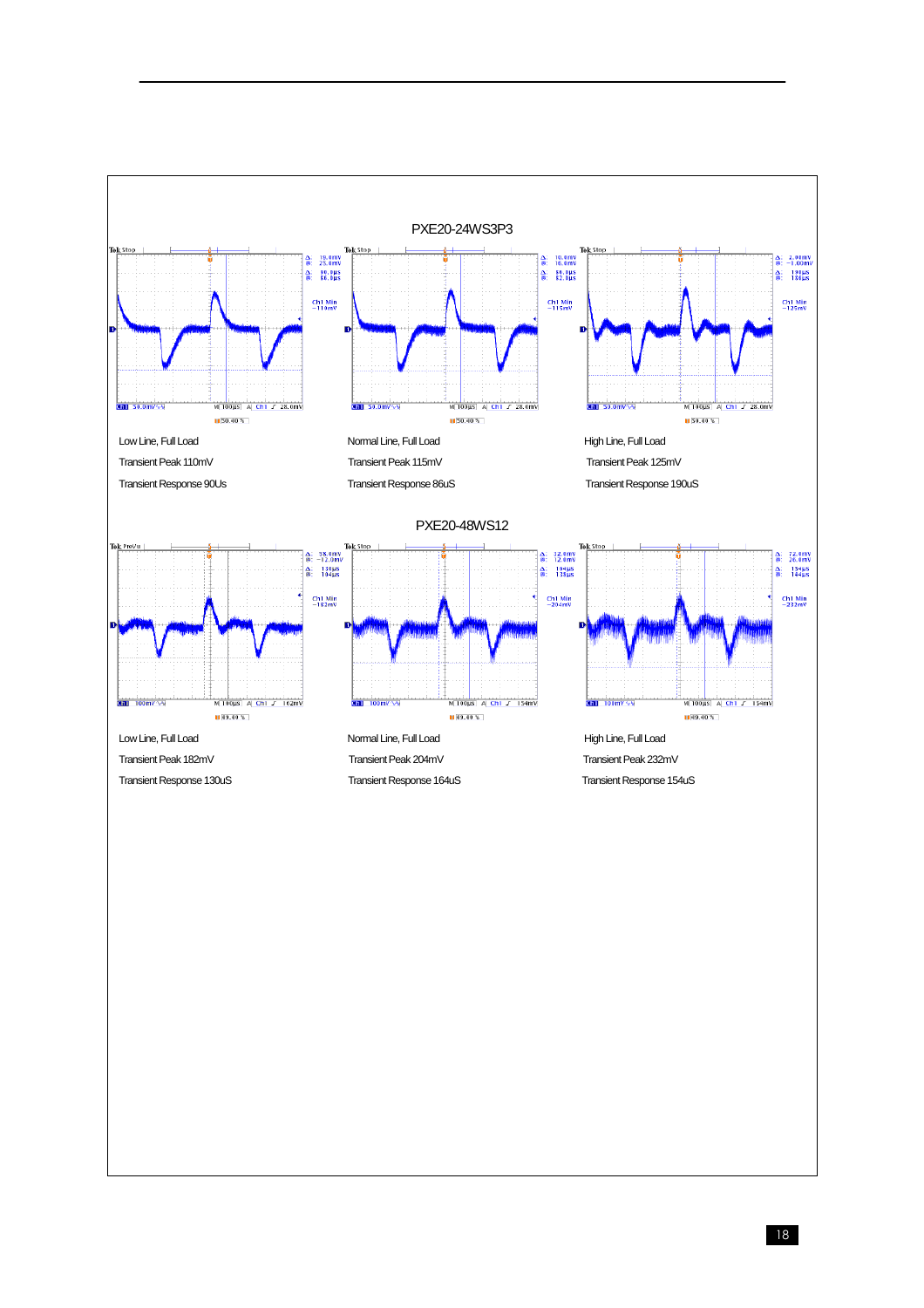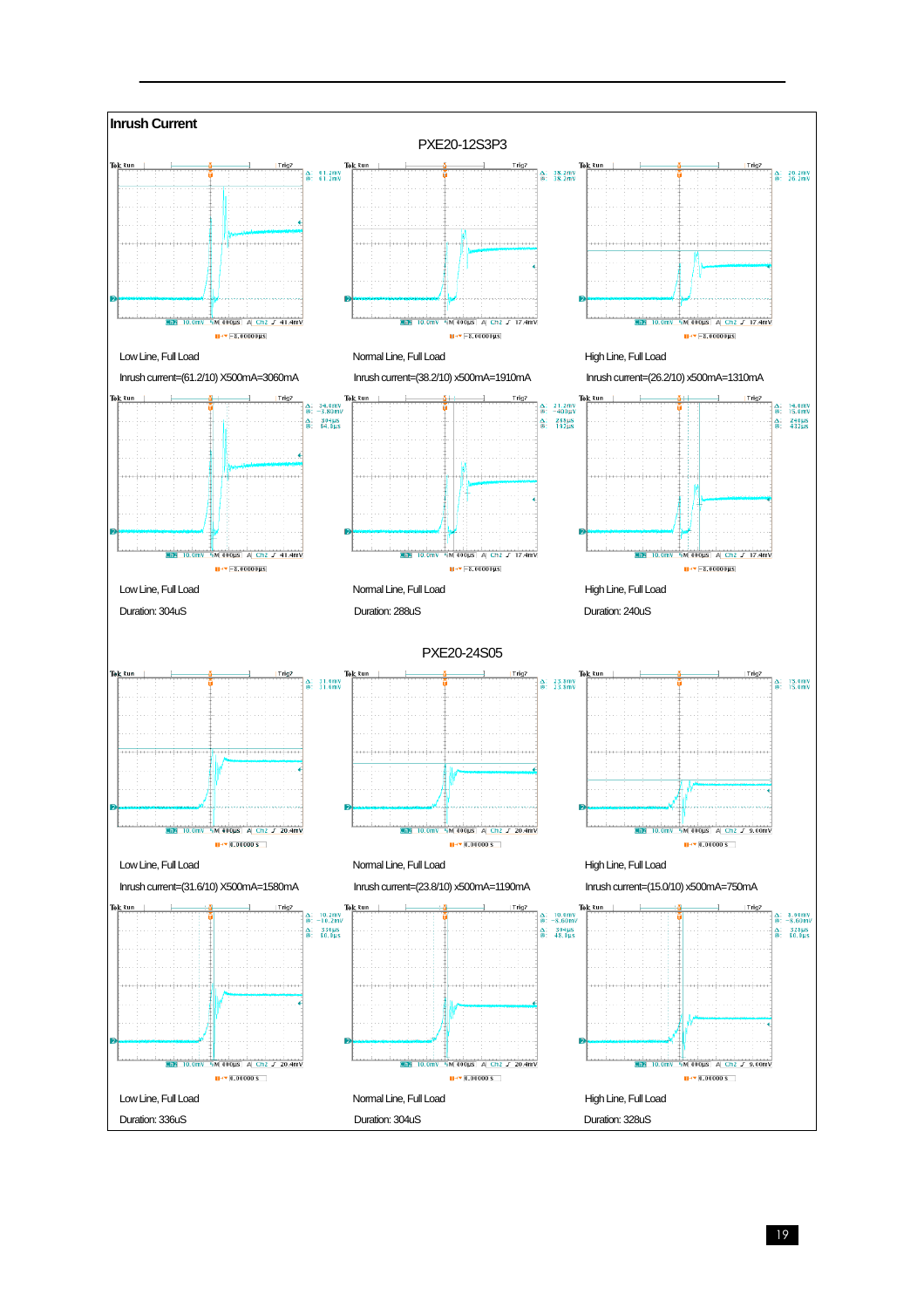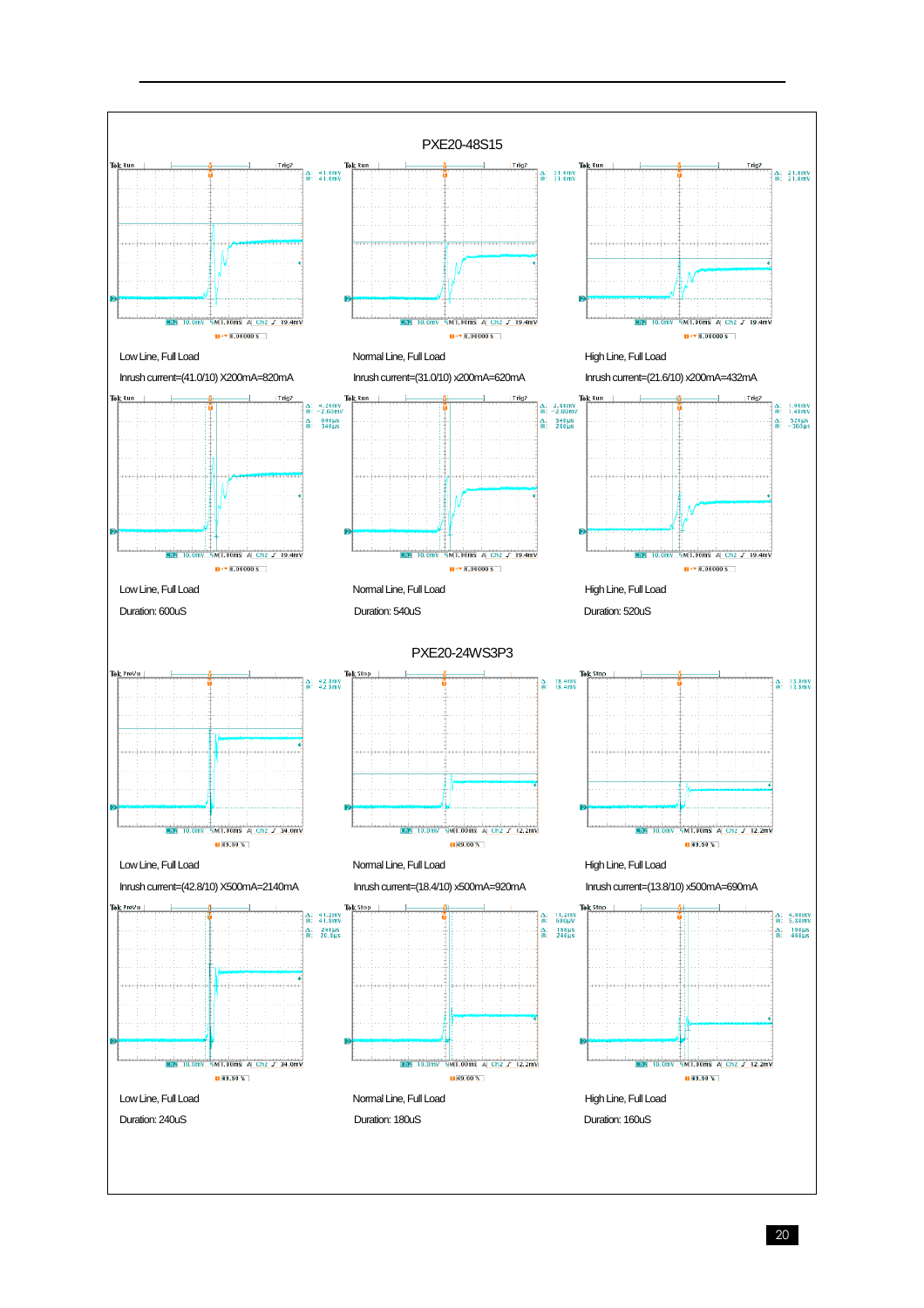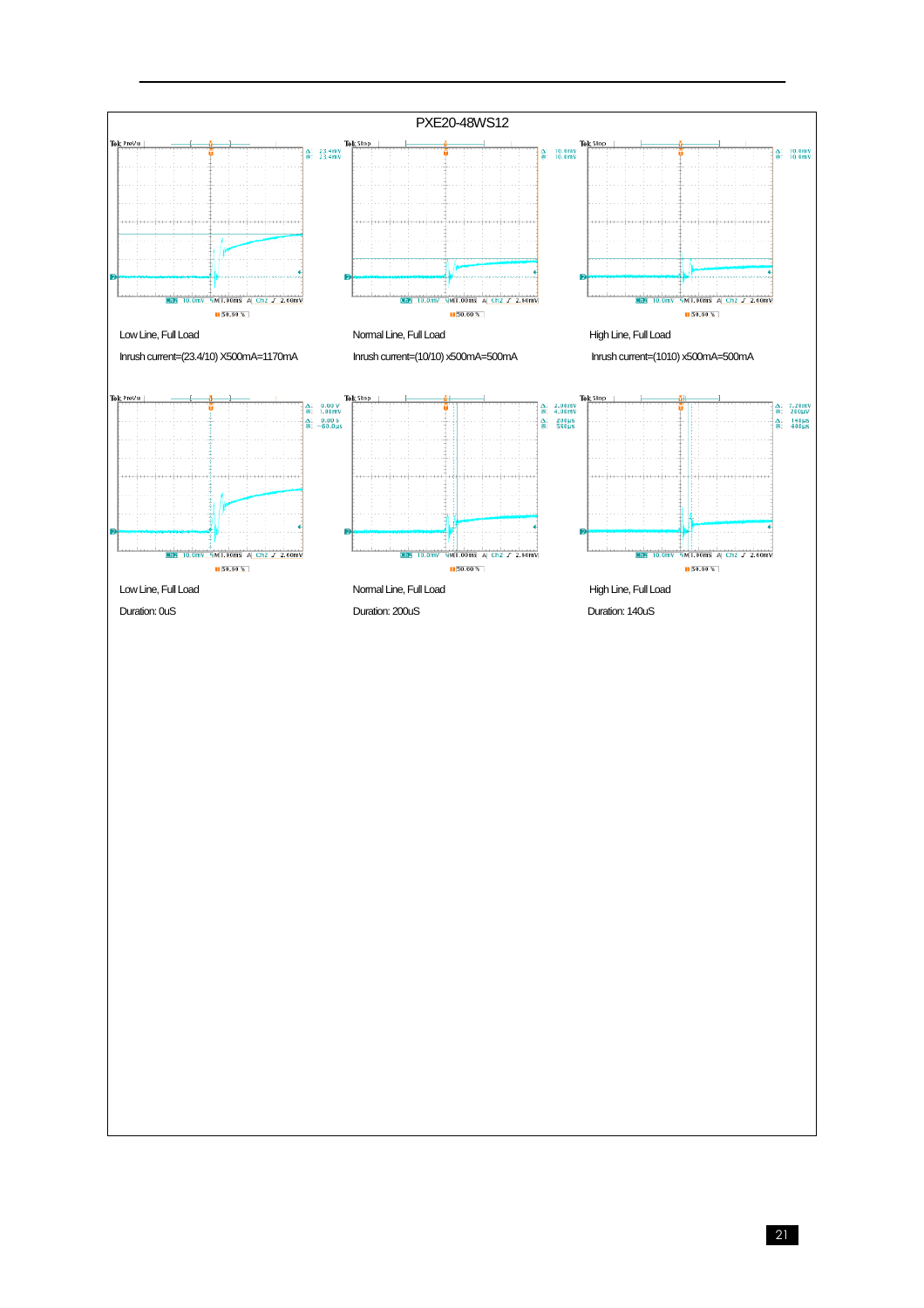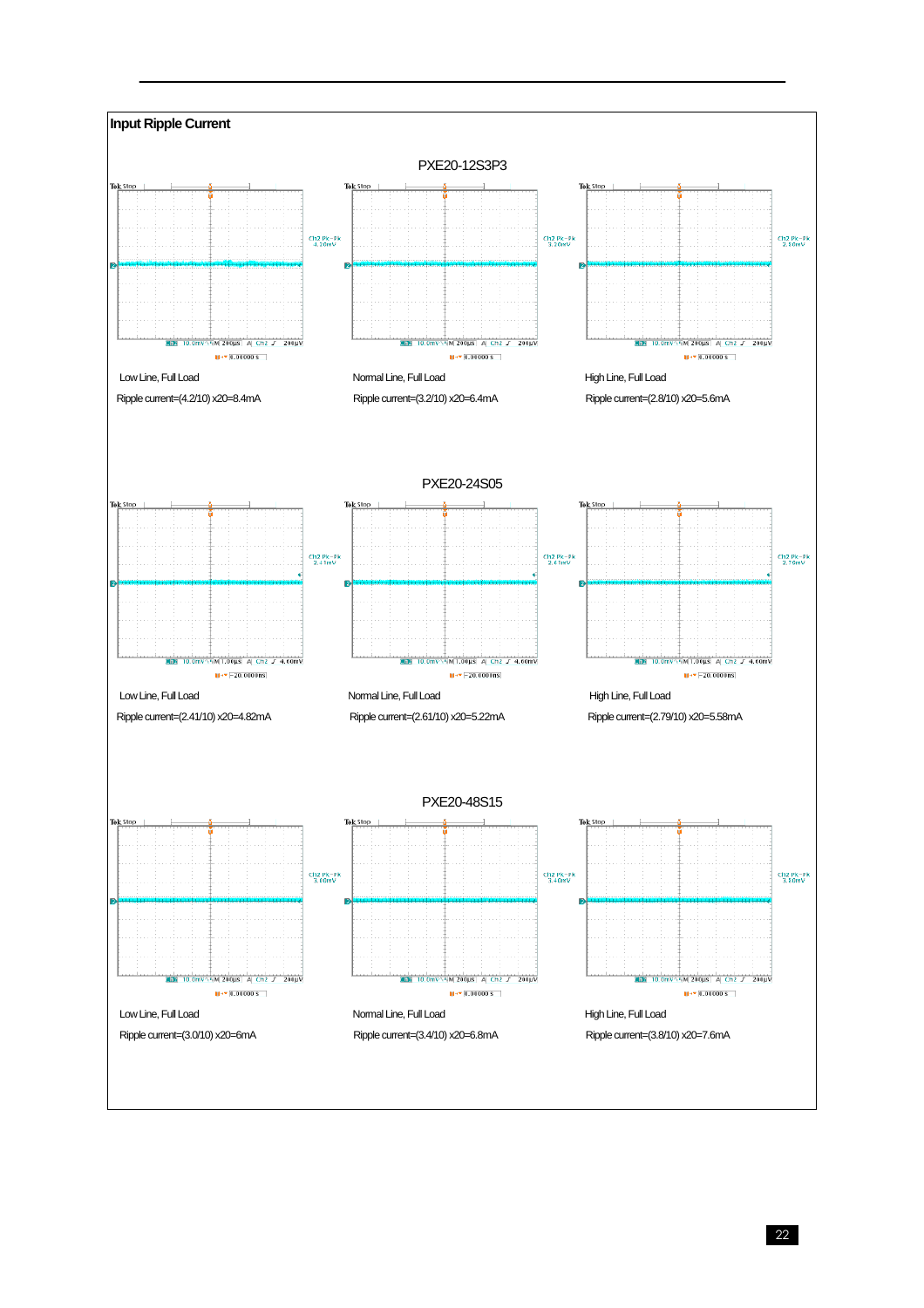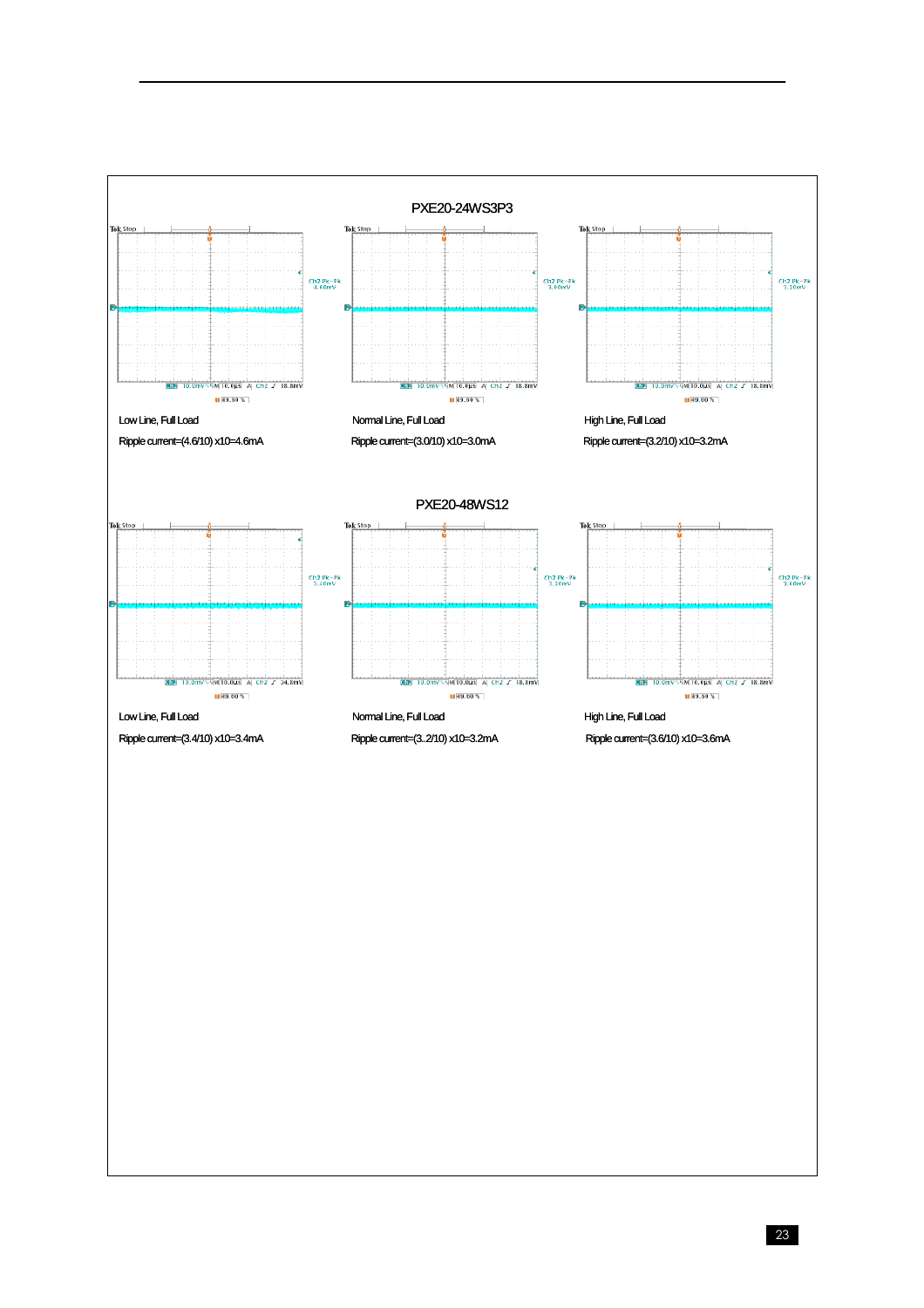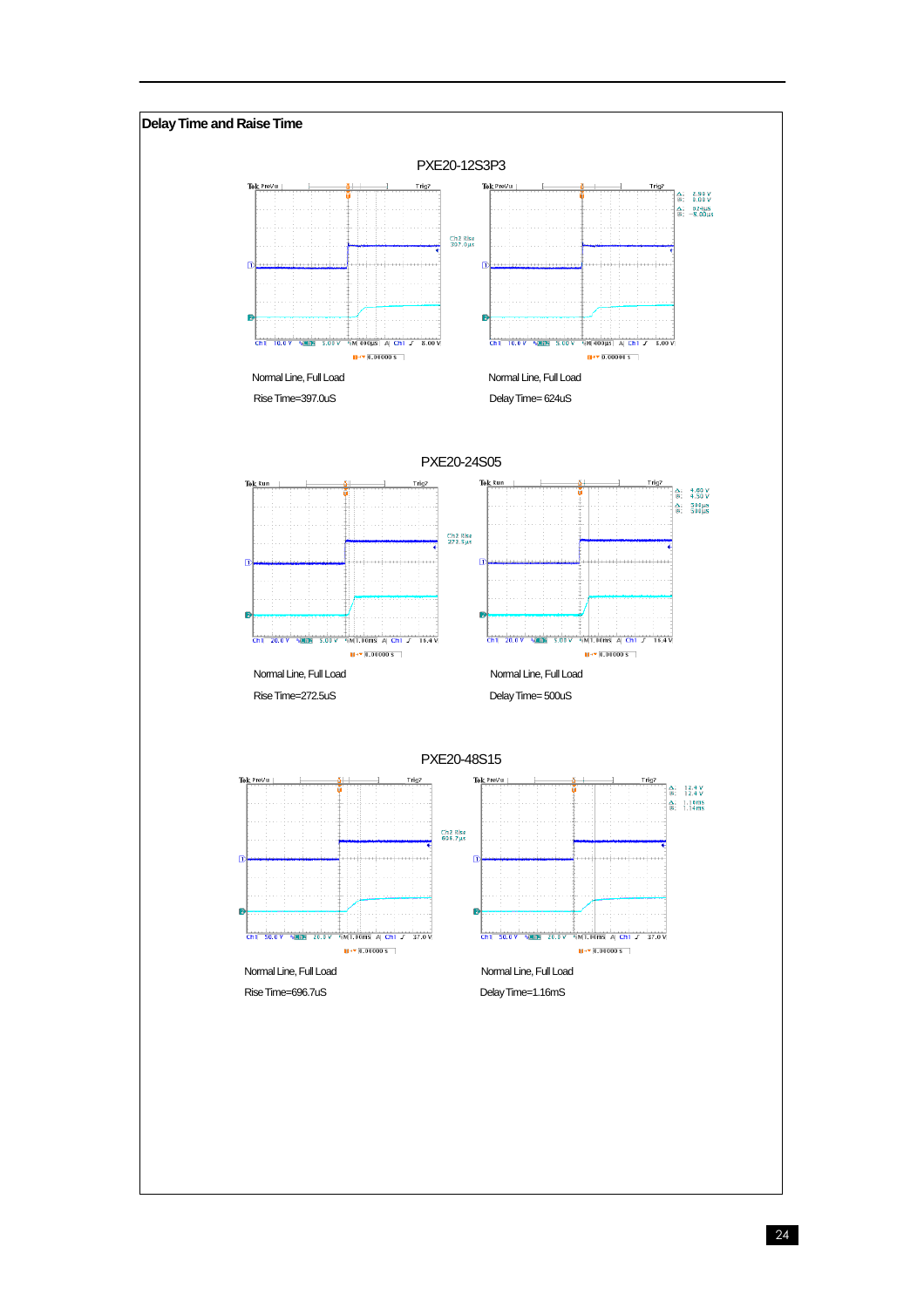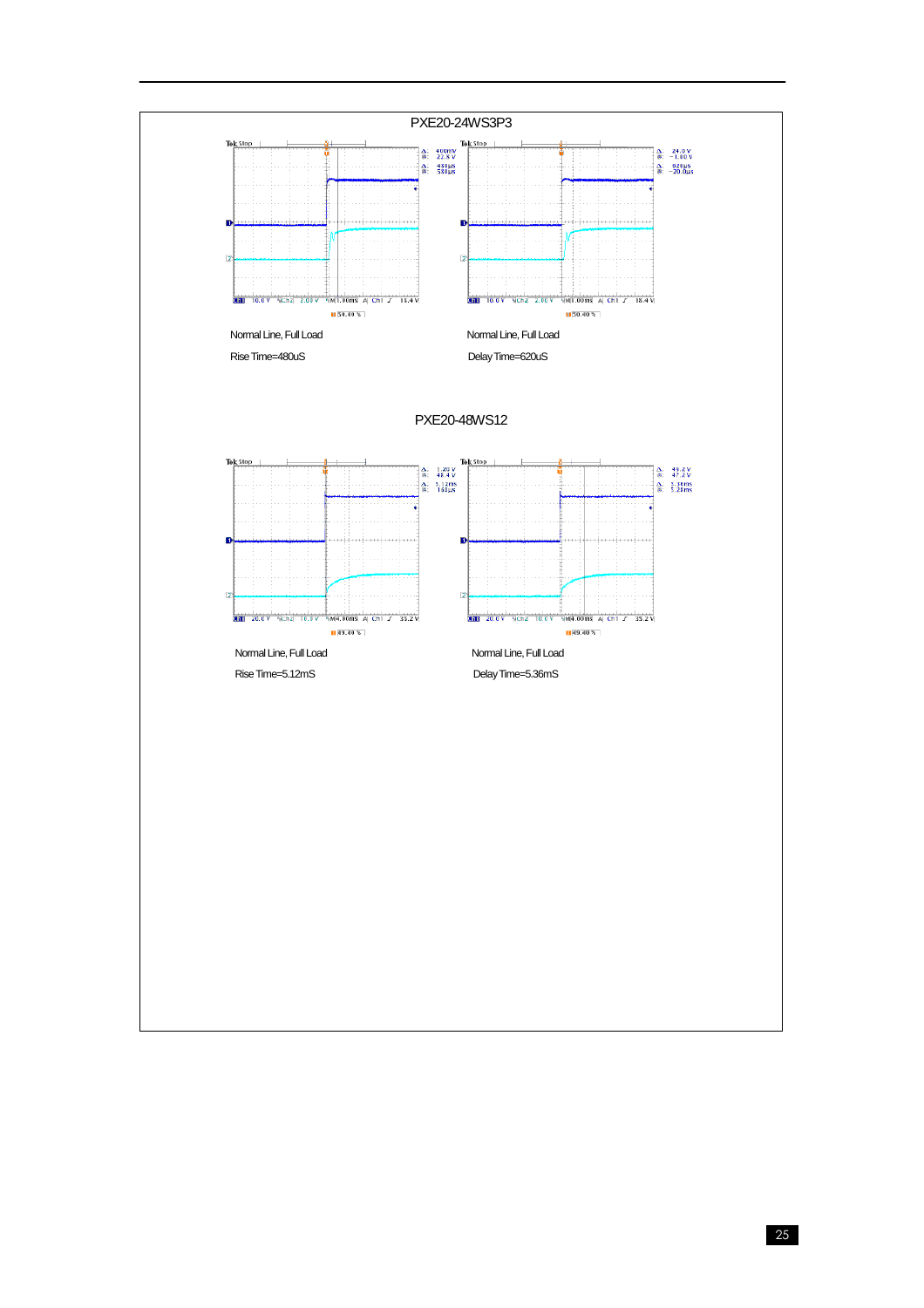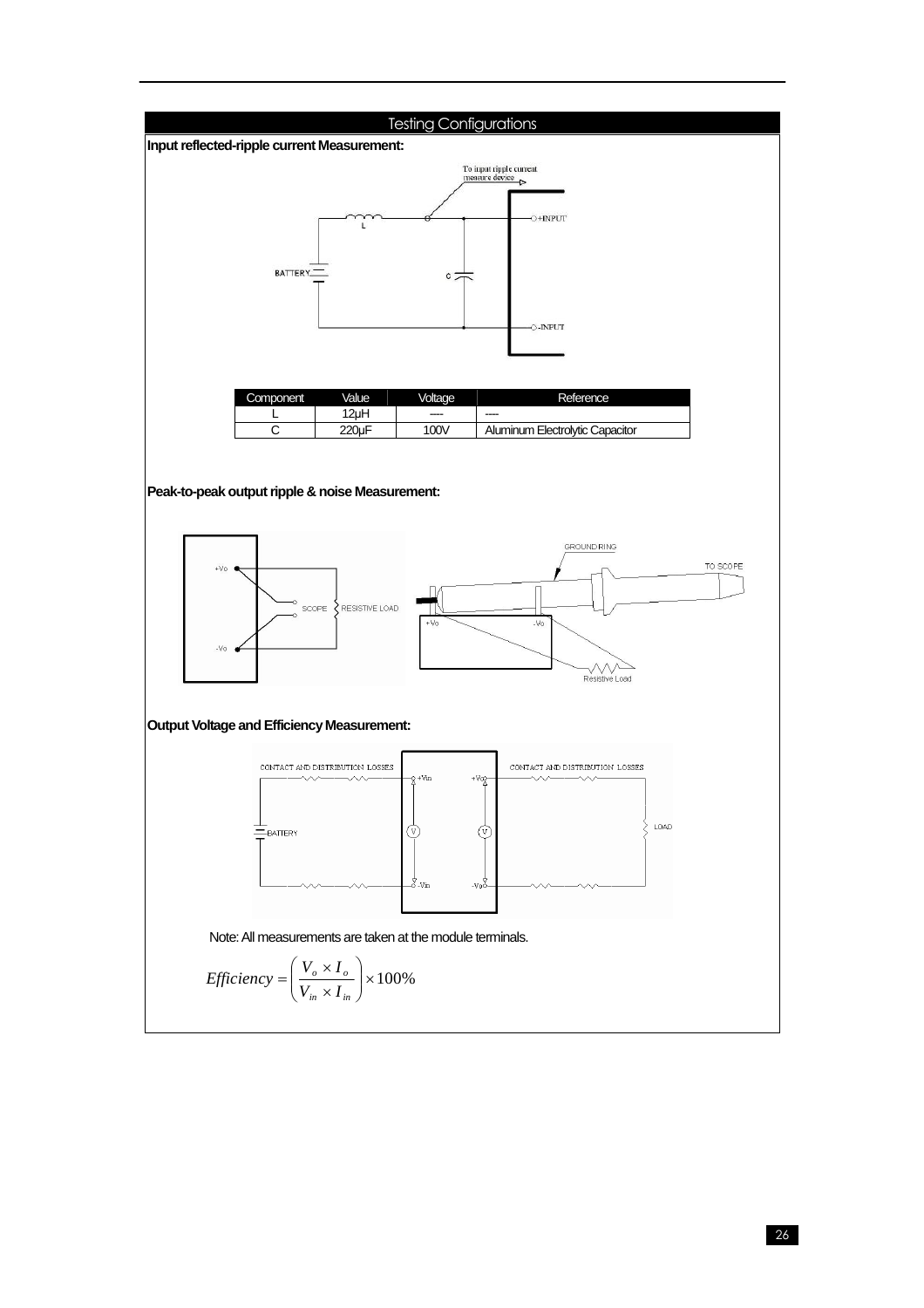